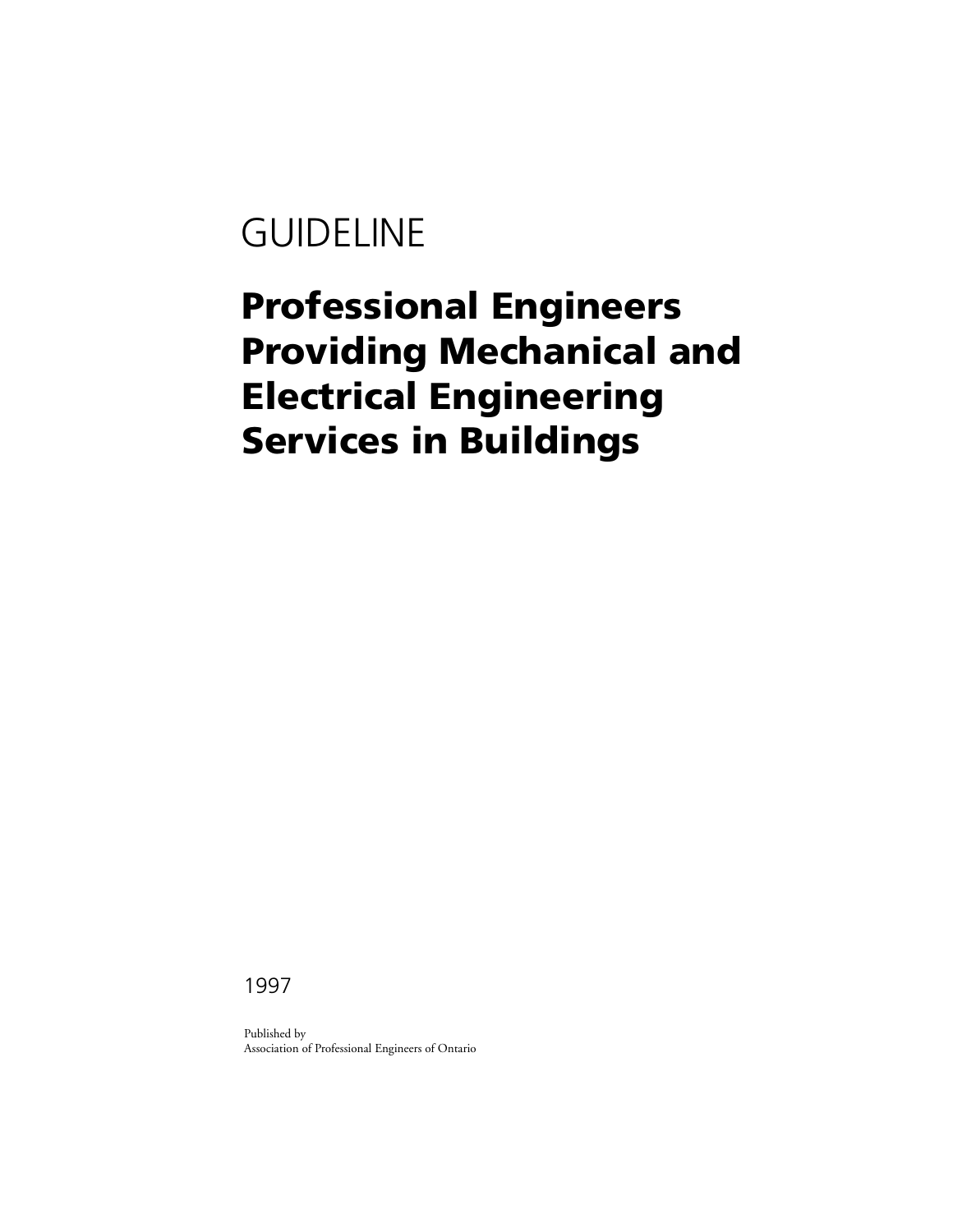# **CONTENTS**

| 1. PROJECT TEAM ORGANIZATION AND RESPONSIBILITIES OF TEAM MEMBERS    |  |
|----------------------------------------------------------------------|--|
|                                                                      |  |
|                                                                      |  |
|                                                                      |  |
|                                                                      |  |
|                                                                      |  |
|                                                                      |  |
|                                                                      |  |
|                                                                      |  |
|                                                                      |  |
| 3. SPECIAL/ADDITIONAL MECHANICAL AND ELECTRICAL ENGINEERING SERVICES |  |
|                                                                      |  |
|                                                                      |  |
|                                                                      |  |
|                                                                      |  |
|                                                                      |  |
|                                                                      |  |
|                                                                      |  |
|                                                                      |  |
|                                                                      |  |
|                                                                      |  |
|                                                                      |  |
|                                                                      |  |
|                                                                      |  |
|                                                                      |  |
|                                                                      |  |
|                                                                      |  |
|                                                                      |  |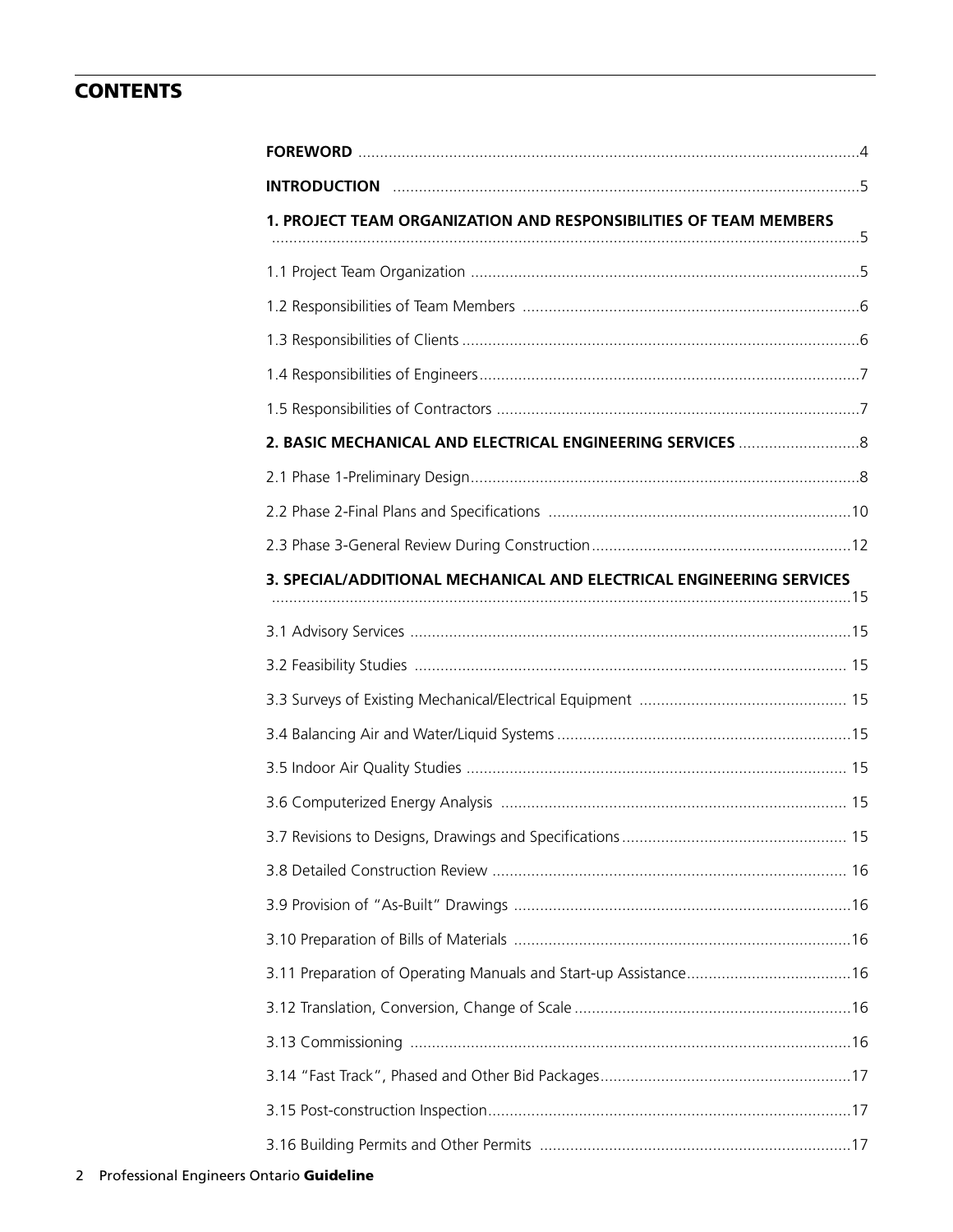## **Task Committee Members**

Norbert Fischer, P.Eng. Gerry Granek, P.Eng. Tom Halpenny, P.Eng. Phil Meades, P.Eng. Gordon Sterling, P.Eng. Robert Tamblyn, P.Eng. George Wildish, P.Eng.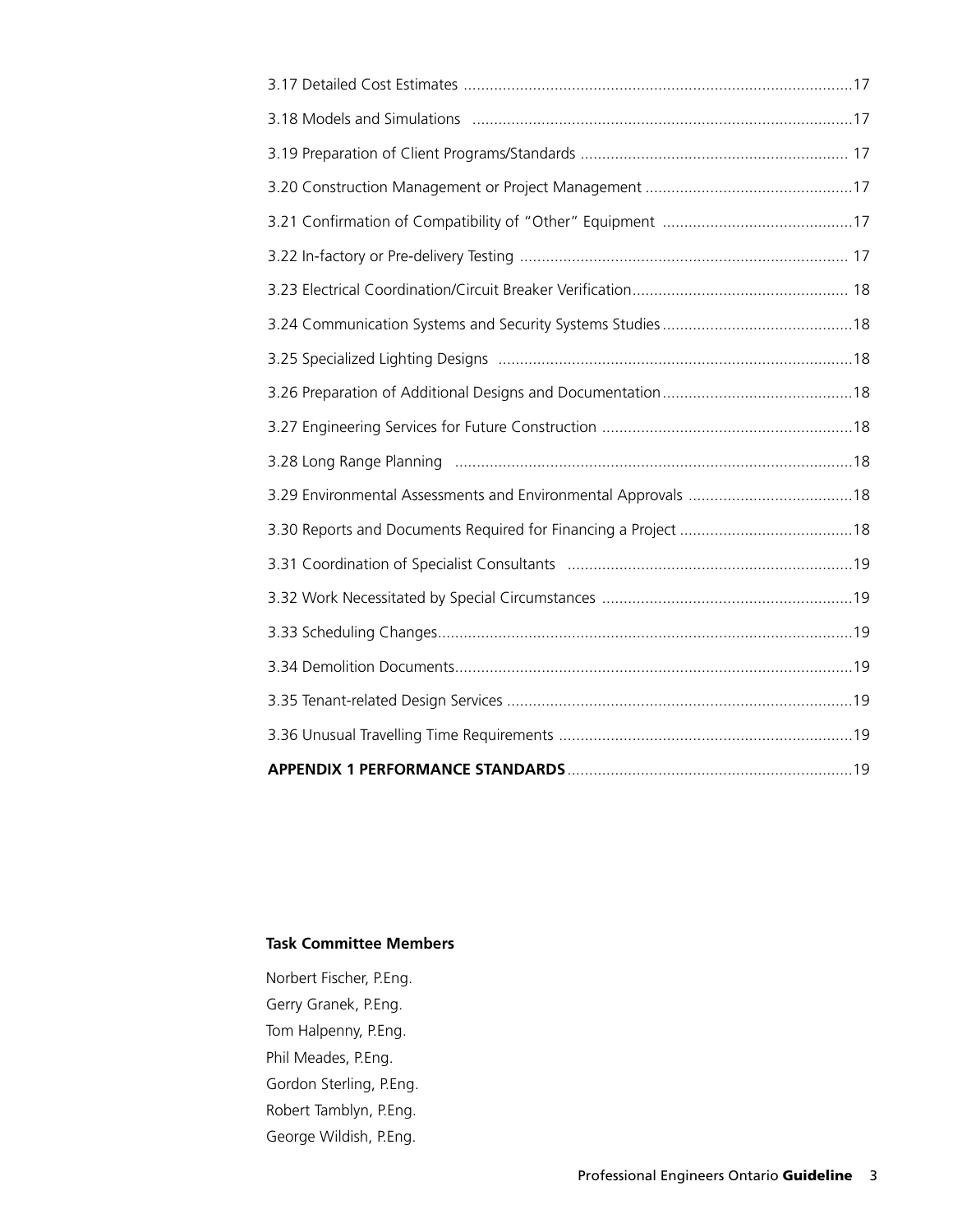## **FOREWORD**

The Professional Engineers Act states that the principal mandate, or object, of the association is to regulate the practice of professional engineering and to govern its members\*, in order that the public interest may be served and protected. To assist in this, the Act lists several additional objects, one of which includes establishing standards of practice.

The association's publications on practice take two forms: guidelines, which are advisory, and performance standards, which are mandatory. Performance standards are made mandatory by including them in the Regulation made under the Professional Engineers Act. The association has decided that only standards of practice called for in "demand-side legislation"\*\* will be developed as performance standards. The remainder will be guidelines to advise on the standards that would normally be expected of a reasonable and prudent engineer.

The guidelines have been prepared by the association's Professional Practice Committee, and endorsed by the Council of the association, to assist in defining the scope of recommended services to be provided in the practice of professional engineering. They are not intended to be specific, limiting, or exhaustive in their coverage.

In addition, it is not intended that all listed services be provided on all projects. Certain projects, because of their nature, size, or complexity may require unusual treatment, possibly including such additional or special services as those listed in the guidelines. Engineers must exercise their professional judgment in recommending to clients which of the services listed in the guidelines should be applied to specific projects. They should also be cautious in making these recommendations; because of the comprehensive approach taken in compiling the guidelines, mandatory material is not always identified as such.

The association's suggested fee schedules give suggested fees on a time basis and on a percentage basis. The percentage-basis fee schedules are directly related to the guidelines, and are usually considered adequate to cover the expense of providing the basic engineering services outlined in the guidelines.

Individuals taking responsibility for professional engineering work in Ontario must be registered as Licensees (Members) or Temporary Licensees with the association, in accordance with the provisions of the Professional Engineers Act. In addition, individuals or firms offering or providing professional engineering services to the public must hold a Certificate of Authorization from the association.

The association may designate qualified professional engineers as Consulting Engineers, as an indication of these engineers' experience in providing consulting engineering services to the public. Qualified engineering firms that apply may also call themselves consulting engineers. Only those designated may use the title "Consulting Engineer(s)".

For further information on professional engineering services in general, or in relation to specific cases, contact: Director, Professional Practice, Professional Engineers Ontario, 25 Sheppard Avenue West, Suite 1000, Toronto, Ontario M2N 6S9; telephone: (416) 224-1100 or (800) 339-3716.

<sup>\*</sup> "Members" in this context includes "holders of Certificates of Authorization", "holders of temporary licences" and "holders of limited licences".

<sup>\*\* &</sup>quot;Demand-side legislation" is provincial legislation that contains a requirement that a service, such as an opinion or review, be provided by a professional engineer, e.g. the Building Code Act.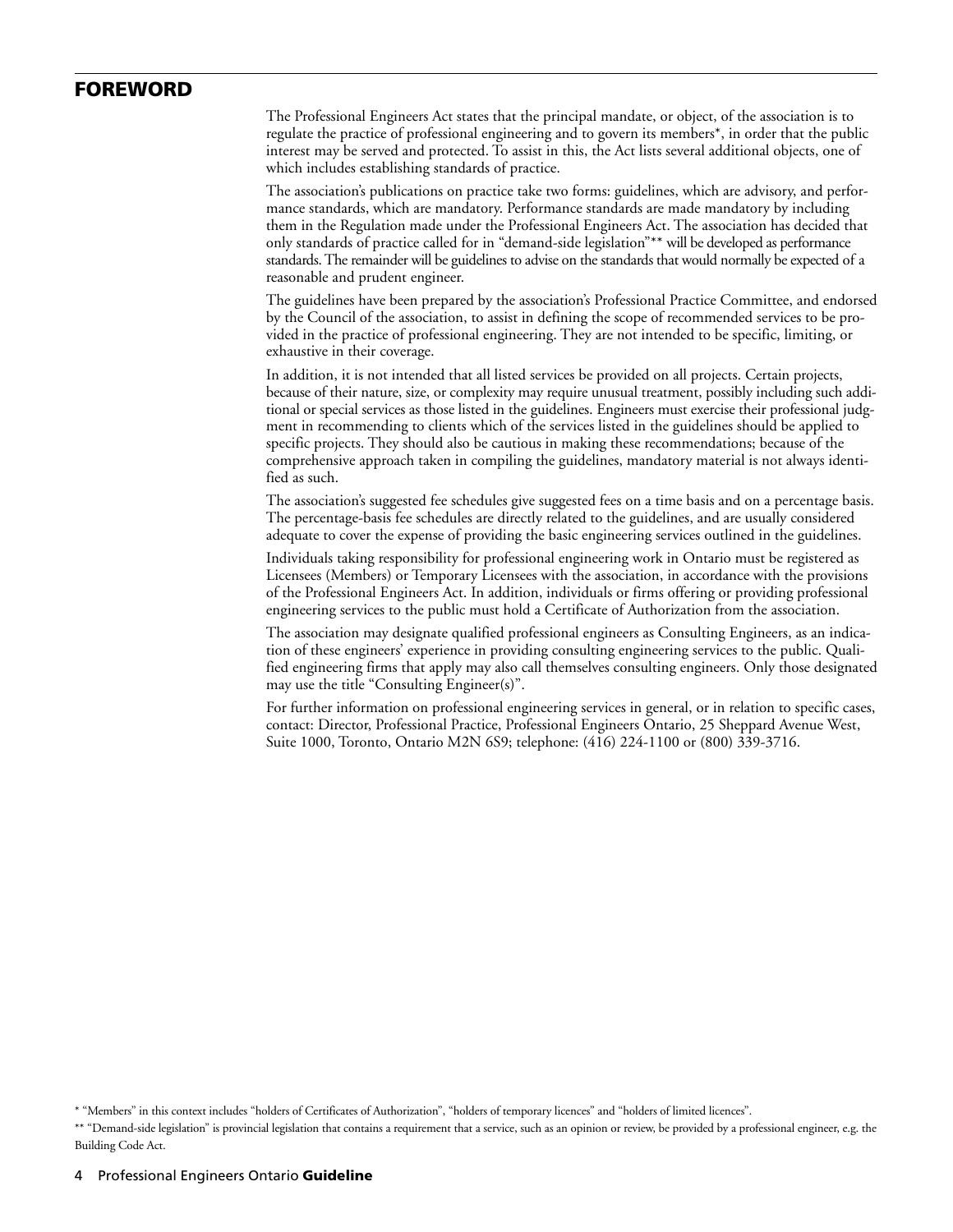## **INTRODUCTION**

This guideline addresses the services offered by engineers for mechanical and electrical engineering work in buildings. The services are of two types: basic engineering services and special engineering services, which are additional services that may be performed for an extra fee.

The basic service is a full engineering service, comprising the individual services included in preliminary design, preparation of final plans and specifications and general review during construction. Each of these three phases of the basic service is dealt with separately in this guideline.

Fees for basic services are not presented in this guideline, but may be found in the PEO *Schedule of Fees for Engineering Services.*

Special, or additional, services do not usually include all of the three phases within the basic services category. For example, a study of indoor air quality, which is a special service, would not require the general review component of the complete basic services package. However, the engineering services for certain intricate fighting installations, which may also be a special engineering service, would probably require many components of all three phases.

Since special services are by definition non-standard, no fee schedule is available. The engineer and the client should mutually determine the appropriate fee or fee basis.

Regardless of the category of engineering service, an uncompromising application of engineering knowledge and experience is necessary to provide effective, functional and economical designs and executions. An inappropriate reduction of engineering fees will generally have a negative impact on construction and operation costs, and on long-term viability. If fees are less than those given in the PEO *Schedule of Suggested Fees* for basic engineering services, or when they do not reflect the additional requirements of special services, they may be inadequate to provide a level of engineering service that is in the long-term best interests of clients, engineers and users.

# **1. PROJECT TEAM ORGANIZATION AND RESPONSIBILITIES OF TEAM MEMBERS**

## **1.1 Project Team Organization**

Every engineering project involves three key participants: the client, who determines the scope, specific needs and budget for the project; the engineer, who provides technical advice and guidance and translates the client's needs into a set of tender documents; and the contractor, who implements the requirements of the drawings and specifications and constructs the project to produce an operating entity that satisfies the client's needs.

For the interests of the client, the public and the project team to be best served, it is essential that team members be effective and efficient as individuals, and cooperate with and support each other as a well coordinated unit. The result will be a synergy of accomplishment that will provide extra benefits to all concerned. Not the least of these will be a valuable contribution to developing our ability to compete globally as complete project teams and as individual service providers.

Changing world conditions, new market locations, technological developments, foreign competition, energy conservation concerns and other socio-economic factors are rapidly increasing the challenges facing engineering service providers. Meeting these challenges requires innovative technology and designs, and new organization structures, e.g. the custom-designed project teams and organizations required to complete complex major construction projects successfully in the future.

Complicating the structure of future project teams is the changing approach to how project specifications are written, e.g. performance specifications versus prescriptive specifications; the increasing use of large prefabricated components; the trend toward involving private sector professionals in the building inspection process; changes to the assignment of responsibility and liability to project team members; increased interest in the various levels of commissioning of buildings and their components; growth in project complexity and the need for specialist consultants; and identification of further areas where a duty of care must be accepted, for example, out-gassing of materials in buildings or noise pollution.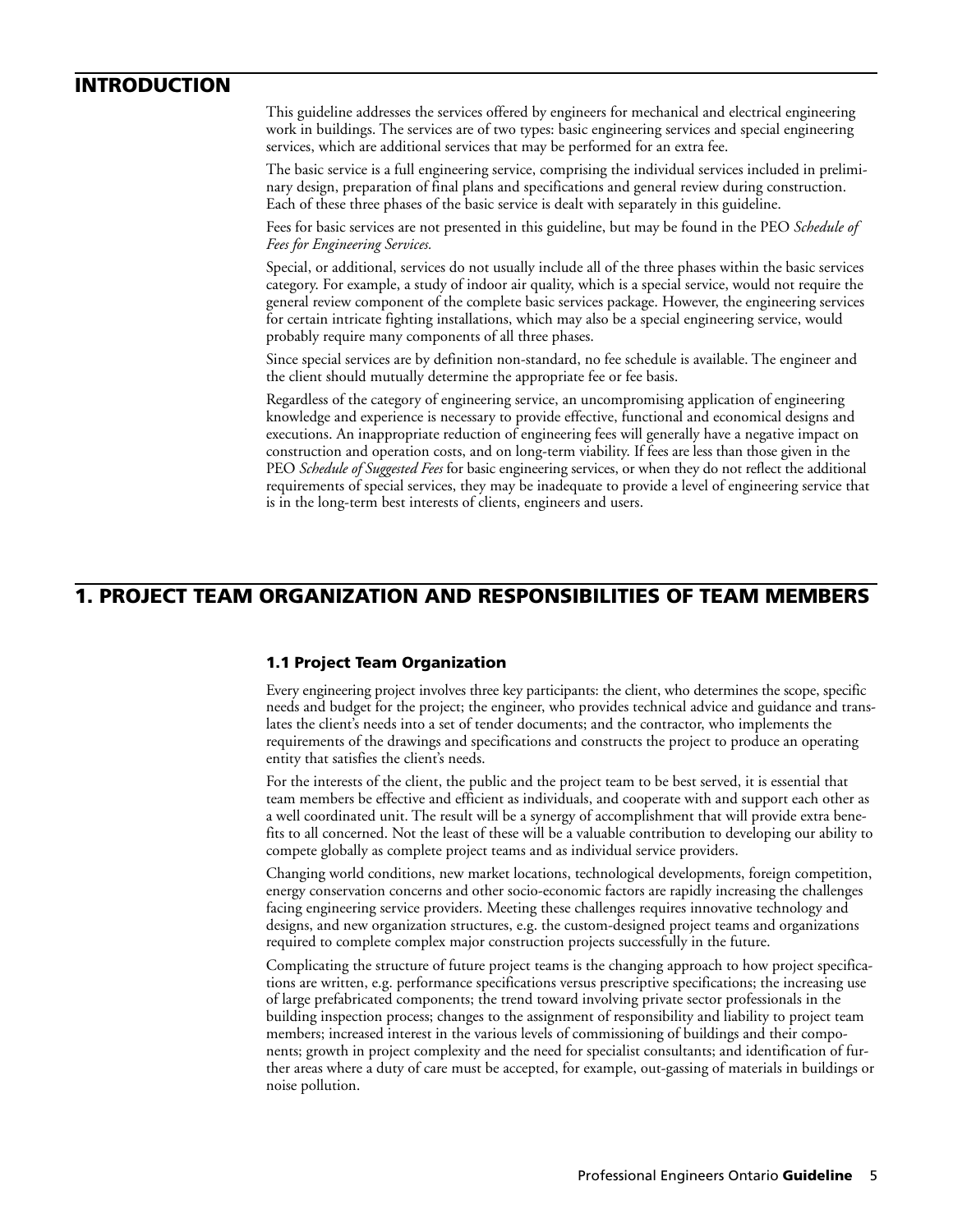Whether as prime consultant, consultant, or employee engineer, the professional engineer may be involved in a variety of project organizations that cannot be predicted in advance and for which individual guidelines cannot be provided. The engineer, however, should be able to serve effectively in most arrangements.

Regardless of structure, however, all of these organizations should not only optimize the benefits clients will ultimately derive from the project, but also optimize the potential for the engineer to exercise full professional responsibility. The engineer's position in the project management hierarchy may be critical in this respect. Some professionals give so much importance to this matter that they feel it necessary to crystallize reporting relationships in formal organization charts.

## **1.2 Responsibilities of Team Members**

For a project team organization to be completely effective, it is essential that each member operates efficiently and in full cooperation with the other members. There must be a common and accepted understanding of the organizational structure and its method of operation and of the project's objectives, performance criteria and general expectations. Not only must the members work together in the project organization as a well coordinated unit, but the total project responsibilities must also be divided carefully among the members and clearly delineated. This will help to avoid gaps or overlaps in coverage, misunderstandings and disputes.

Technological advancement, increasing socio-economic concerns and general changes in the environment in which engineering services are provided have greatly increased the scope of an engineer's professional responsibilities and the potential for additional services, e.g. environmental or conservation duties of care. Some of these new services are mandated by legislation; others are at the option of project clients. In any event, they are services that engineers should bring to the attention of project clients. Engineers should also ensure that the project organization and contractual documentation will allow at least those that are mandatory to be fully and appropriately delivered. Unless engineers exercise due caution, project and organizational complexity can cause an inadvertent failure to provide a complete engineering service. In summary, the detailed assignment of responsibilities to each team member should be unequivocally clear. Besides avoiding misunderstandings and simplifying project management, this extra detail will help in arriving at a rationalized total fee allocation and a fee allocation among the various service providers.

Unfortunately, the background work that would be required to realize the foregoing concepts fully to the degree of sophistication indicated has not yet been carried out; however, the increasing complexities of the engineering environment and the growing litigiousness of the business world may accelerate its completeness. In the meantime, the engineer will appreciate that while nearly all projects are becoming more complex, many small projects are not encumbered by the extreme complications of large undertakings and are therefore still relatively free from difficulty.

Pending development of a comprehensive and standardized documentation procedure, we will continue to be served by an extensive accumulated history of experience. This history forms a helpful understanding of the delivery of mechanical and electrical engineering services as part of project teams. It is a tribute to our industry and our professions that these incompletely documented traditions or understandings have served the industry so well up to now and have made possible the use of short-form contracts or agreements on many occasions.

The following sections of this guideline attempt to set forth some of the underlying notions that would form the basis of a responsibility/team member/fee matrix. The first sections outline some of the responsibilities of the different team members. The next sections deal with the services that are considered to be part of basic mechanical and electrical engineering services in buildings. The final sections deal with those services that are deemed to be special or additional services.

Underlying all of the recommendations is the basic premise that all project team members recognize, respect and accept all members' professional responsibilities, standards, codes of practice and ethics, and respected traditions, which should be neither breached nor compromised.

## **1.3 Responsibilities of Clients**

(See also PEO's *Agreement for Professional Engineering Services Between Client and Engineer*)

Clients are normally responsible for:

- ◆ giving the engineer authority to act as the client's agent in all matters falling within the scope of the engineer's services;
- **◆** designating in writing a representative to have authority to transmit instruction to and receive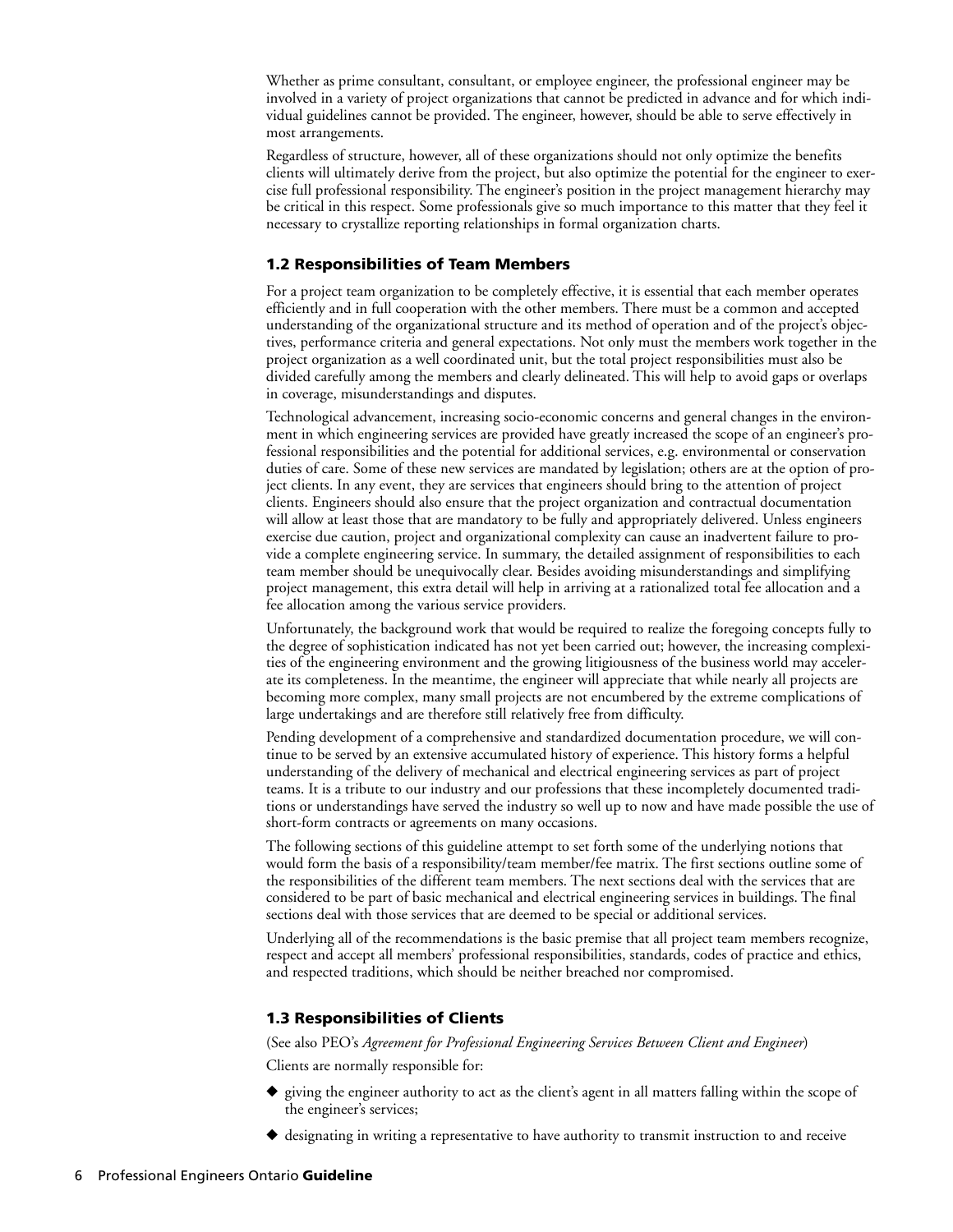information from the engineer;

- ◆ engaging specialist consultants directly when required by engineers to perform services necessary to enable them to carry out their duties fully. For example, such services might include a legal survey of the site, site services data, geotechnical reports and appropriate testing;
- **◆** supplying all relevant data and information necessary to define the client's requirements, and providing this material in reasonable time to allow the engineer to perform all required duties effectively and efficiently. This material should include such information as design objectives, constraints and criteria, special equipment and systems, site requirements and construction budget. The engineer should be entitled to rely upon the accuracy and completeness of all such information and data furnished through the client or client's consultants, whether or not such consultants are engaged at the request of the engineer;
- ◆ arranging and making provision for engineers' entry and access to public and private property and project sites in the performance of their duties;
- ◆ reviewing and providing prompt response on all sketches, drawings, reports, recommendations, tender documents and other matters referred by the engineer or prime consultant;
- ◆ obtaining all necessary permits, approvals, licences and consents from authorities having jurisdiction;
- **◆** arranging and paying for tender advertising and any necessary legal, financial, or insurance counselling services required for the project;
- ◆ immediately notifying the engineer whenever the client or the client's representative becomes aware of a defect or deficiency in the work or the contract documents;
- **◆** providing written authorization for any additional engineering services that may be required beyond the scope of the engineer's contract;
- **◆** paying the engineer and contractor(s) in accordance with the agreement between the parties in a timely fashion on the basis of progress and work completed.

## **1.4 Responsibilities of Engineers**

Engineer should:

- ◆ prepare "tender drawings" that are of sufficient detail to enable those tendering to interpret the design for the work and to submit competitive tenders for the execution of the work;
- ◆ exercise all reasonable skill, care and diligence in discharging the agreed duties. If in performing these duties the engineer must use discretion in balancing the needs of the client and the subcontractor, the engineer should exercise this discretion fairly;
- ◆ recommend, where appropriate, that specialist consultants, suppliers and/or contractors should design and execute a part or parts of the work. The engineer should clearly define the scope of the work to be performed by these specialists;
- ◆ assist the client in obtaining all necessary permits, approvals, licences and consents from authorities having jurisdiction;
- ◆ review and provide response promptly on all sketches, drawings, reports, recommendations, tender documents and other matters referred by the prime consultant, contractor or others;
- ◆ coordinate the designs and general review of all of the project systems and system components within the assigned scope of services, when a prime or supervising consultant;
- ◆ sign and seal all contract documents in accordance with the Engineers Act and Regulations.

#### **1.5 Responsibilities of Contractors**

Contractors are normally responsible for:

◆ the labour, materials and equipment for the work;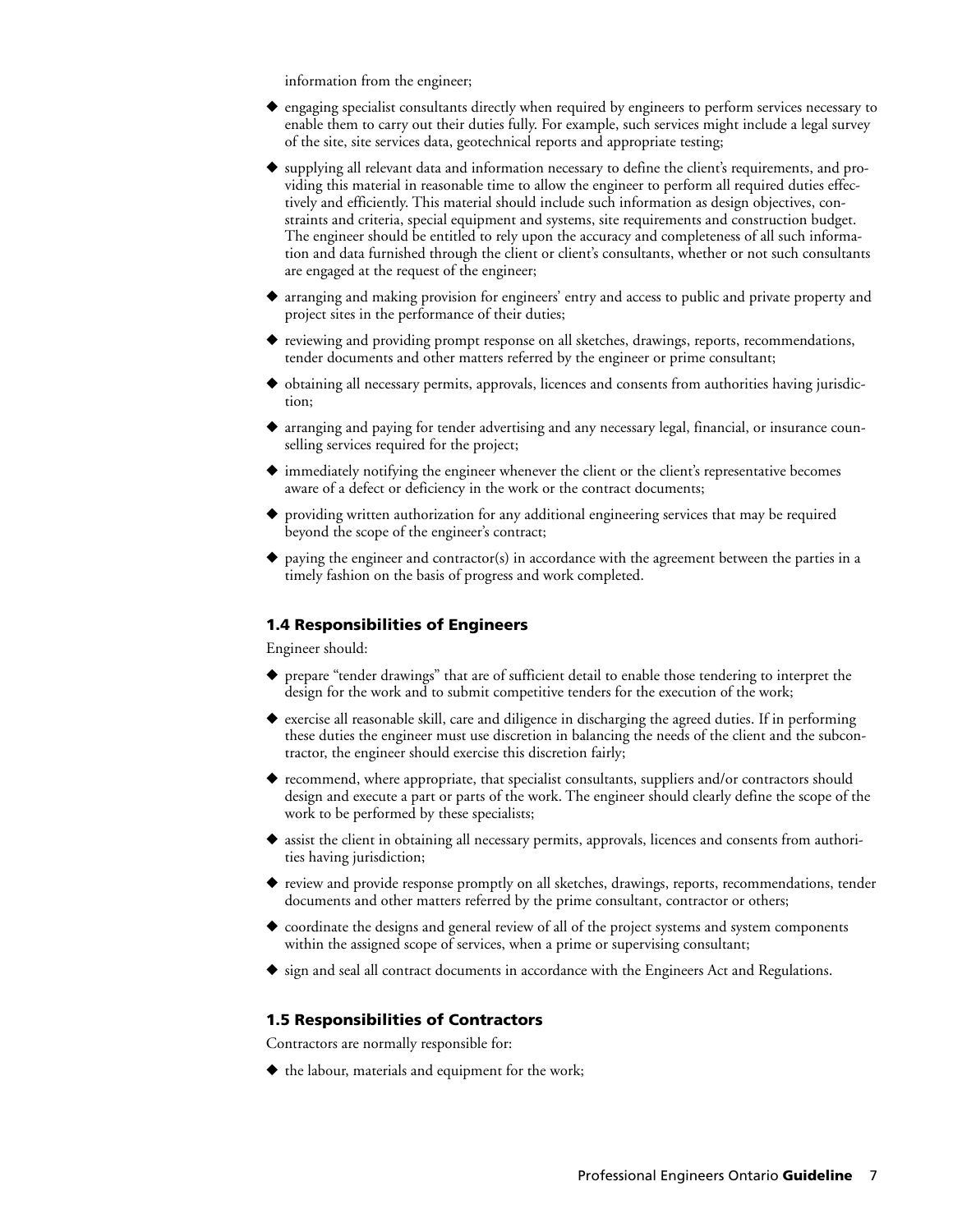- ◆ the construction methods, techniques, sequences, procedures, safety precautions and programs associated with the construction work, as set out in the contract documents;
- ◆ reviewing tender documents and notifying the engineer of any observed ambiguities or omissions;
- providing a complete operating system with all necessary components to meet the performance levels specified in the contract;
- ◆ coordinating work with other affected trades, to ensure a proper and complete installation;
- **◆** coordinating and checking the work of subcontractors;
- preparing "installation drawings", to assist in coordinating all services. Drawings should be detailed sufficiently to enable all services to be installed efficiently where a multiplicity of materials or apparatus are involved;
- ◆ altering services without charge where the contractor has installed the services improperly;
- ◆ starting-up and testing the systems and instructing clients in their proper use;
- **◆** providing "as-built" drawings and manufacturer's data/information, as required in the construction contract;
- ◆ carrying out the construction contract according to the design documents, relevant codes and standards, requirements of authorities having jurisdiction and good construction practice;
- **◆** providing warranties and guarantees, as specified in the construction contract;
- ◆ providing bonds and obtaining insurance, as specified in the construction contract;
- ◆ providing reasonable notice to the engineer when work is ready for general review;
- ◆ cooperating fully with all authorities having jurisdiction, e.g. building inspectors, boiler inspectors, electrical inspectors;
- paying suppliers and subcontractors, according to all agreements, in a timely fashion on the basis of progress and work completed.

# **2. BASIC MECHANICAL AND ELECTRICAL ENGINEERING SERVICES**

Basic engineering services may be conveniently divided into three natural groupings, or phases, according to their usual sequence in an engineering project.

The three phases are:

- **◆** preliminary design;
- **◆** final plans and specifications;
- **◆** general review during construction.

Because of a particular project's requirements, it may be necessary for certain of these basic services to be performed out of their normal sequence, or in different phases than indicated in this guideline. Also, as previously noted, the list of services is not intended to be specific, limiting, or exhaustive in its coverage; not every service need be provided on every project and some additional services may be negotiated. The engineer must exercise professional judgment in recommending to a client which of the services should be included. However, all parties to a contract should be cautious in this process, since some of the services listed in this guideline *are mandatory* and must be included in every construction project, e.g. general review during construction is legislated, while some *are only recommended* for consideration on every project.

## **2.1 Phase 1-Preliminary Design**

#### 2.1.1

In the preliminary design phase, engineers should define client requirements, establish parameters governing designs, and prepare preliminary/conceptual designs for the systems for which they are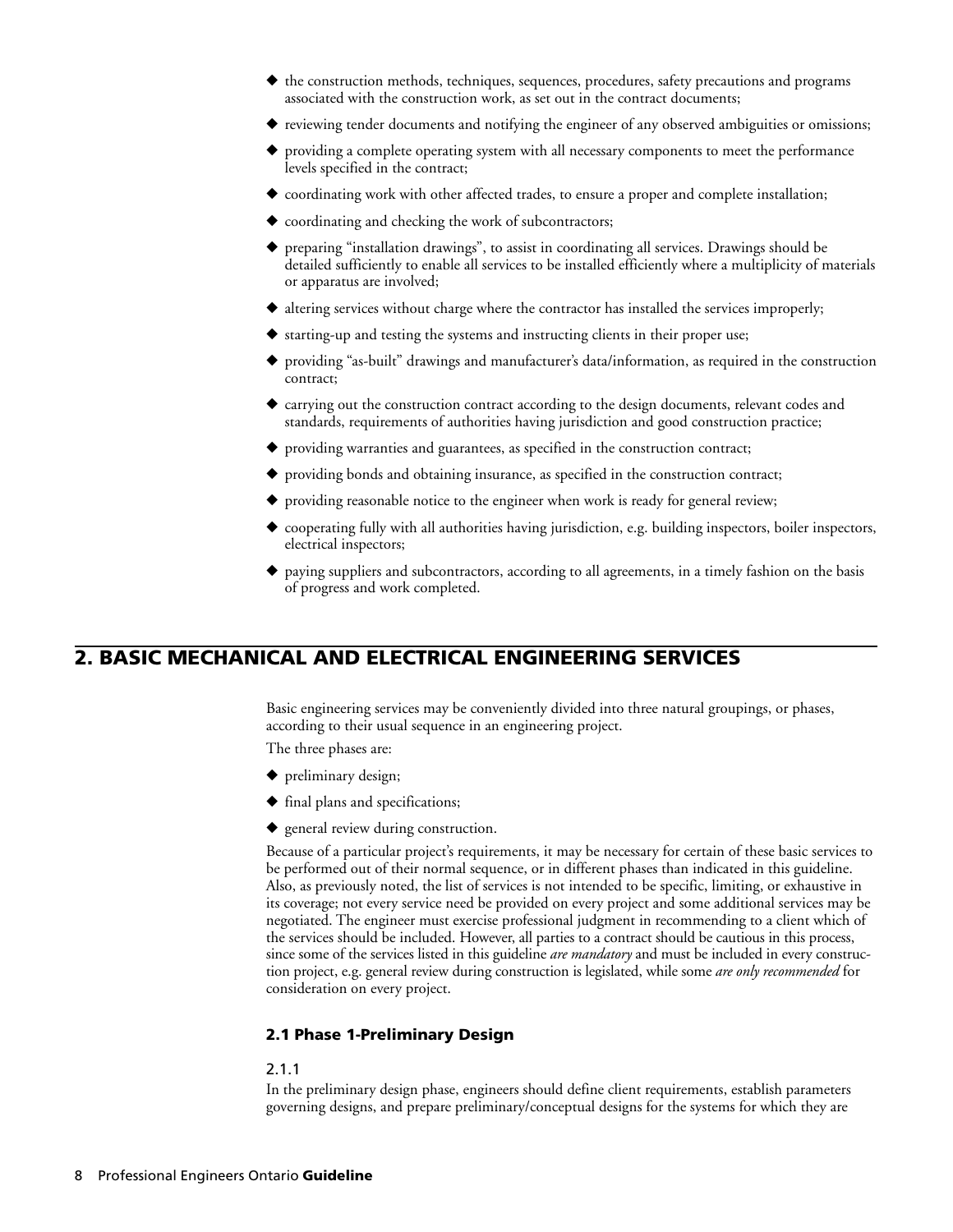responsible. This design should be based upon good engineering practice, which partly includes considerations of economy, performance, capital cost and operating cost, life expectancy, compatibility with other design elements and requirements of relevant codes and authorities. Engineers should also be mindful of their full professional responsibilities regarding environmental impacts, conservation of resources, personal security, health and other socio-economic concerns.

## 2.1.2

In performing the responsibilities outlined in 2.1.1, engineers should:

- **◆** meet with clients and other members of the design team;
- ◆ obtain clients' instructions on functional, aesthetic, cost, schedule and other requirements;
- ◆ confirm project team organization, channels of communication, operating protocol, number and timing of project team meetings, drawing and specifications standards and critical dates;
- **◆** visit the site and review existing drawings, where appropriate;
- **◆** identify and study reasonable alternative concepts, considering their relative capital, operating and maintenance costs and such other relevant factors as environmental impacts, personal security and indoor air quality;
- ◆ ensure conformance with applicable codes, regulations and restrictions, insurance requirements and other factors binding the design of the project;
- **◆** identify and consider any relevant non-binding guidelines;
- prepare and analyze the alternatives (including recommendations), when included in the scope of work, and obtain clients' approval;
- ◆ prepare design criteria, schematic layouts of systems and outline specifications for the major components and materials to be used, based on clients' direction regarding the alternative concepts, and obtain clients' approval before proceeding further;
- ◆ make preliminary estimates of equipment sizes, weights, noises, vibrations, fumes, heat emissions and other physical characteristics that should be considered in the building design. Engineers should make a preliminary determination of the impact of noise, vibration, and the other physical characteristics of the mechanical or electrical systems on clients operational requirements. Engineers should inform clients of the estimated impacts, and recommend solution(s), where appropriate. Specialists should be engaged for this purpose, if necessary;
- make recommendations to clients when such additional qualified professionals as acoustic or communication specialists are required, prepare terms of reference for these additional professionals, apprise the client of the arrangements when such additional professionals are engaged as specialists, and report and comment on the work of the additional professionals, where necessary;
- ◆ determine and request allocation of suitable spaces for equipment rooms, ducts, piping, vaults, motor control centres, and other major items of the mechanical or electrical installations;
- consider the requirements of the other design professionals and provide timely information, as required;
- ◆ prepare preliminary cost estimates, or cooperate appropriately with others responsible for the estimate. Where detailed cost estimating becomes a priority concern, clients should ask engineers to prepare a more detailed estimate as a special service, or engage a cost consultant for this task;
- ◆ consider and make recommendations regarding the project's commissioning;
- **◆** finalize the preliminary design, including appropriate sketches and conceptual drawings, descriptions of the major mechanical and electrical systems, components and materials, and revisions of cost estimates, following completion of the preceding steps.

## 2.1.3

Engineers should obtain approval of preliminary designs from clients before proceeding to Phase 2 - Final Plans and Specifications. This approval process may include a review of the design criteria, expected performance, forecasts of anticipated design, construction or operating issues, preliminary cost estimates, scheduling recommendations and any other relevant matters that should be considered before making a commitment to prepare the final plans and specifications.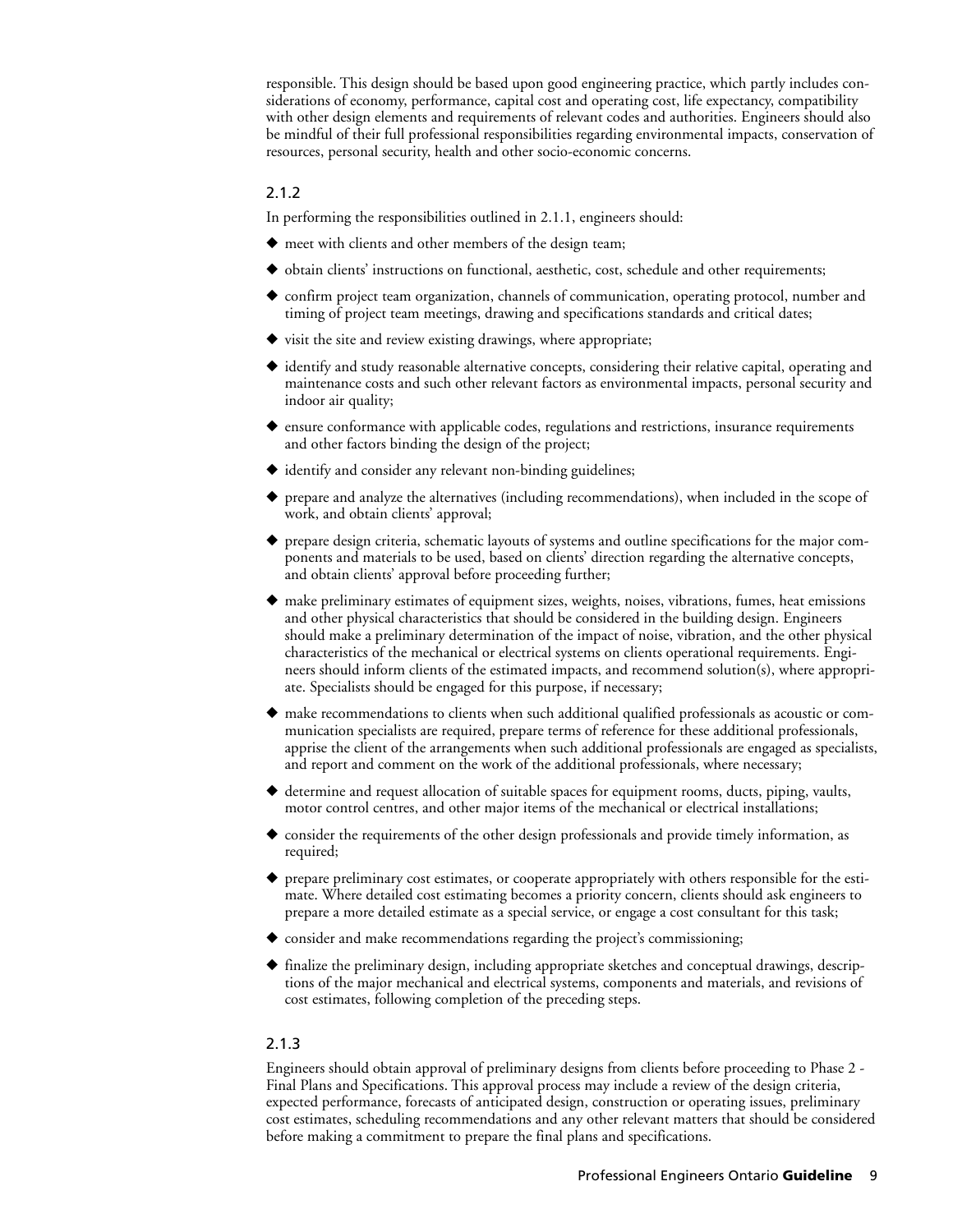## **2.2 Phase 2–Final Plans and Specifications**

Based on preliminary designs approved by clients, engineers should develop final designs for the systems, including preparing suitable plans and specifications such that the systems will be safe, functional and in accordance with prevailing codes, regulations and good engineering practice, if built according to the plans and specifications. In this work, engineers should fully respect the performance, economic, conservation, environmental protection and other design criteria approved by clients during the preliminary design phase. Engineers should also continue to consider the other socio-economic concerns and responsibilities that are intrinsic to the pursuit of professional engineering excellence.

## 2.2.1 Final Plans and Specifications

In preparing final plans and specifications, engineers should:

- ◆ design systems in conformance with relevant regulations and standards, good engineering practices and the design criteria approved in 2.1.2;
- ◆ select appropriate equipment to meet design criteria and the results of the calculations performed;
- ◆ cooperate with other design professionals during design of the systems, and make known to them, through the prime consultant, any functional or aesthetic aspects of the systems that may affect the design of their systems. In addition, engineers should take into account design requirements of other design professionals. In particular, engineers should notify other design engineers of points of interface among the disciplines and determine as soon as possible the horsepower and other electrical requirements of all mechanical loads and the potential conflicts between the electrical and mechanical riser locations and distribution strata, sprinkler piping, etc.;
- ◆ submit progress reports, drawings and draft specifications, as agreed with the client or prime consultant.

## 2.2.2 Final Plans

## **2.2.2.1**

Engineers should prepare complete and clear contract drawings and specifications, to enable the required work to be carried out with a minimum of errors, omissions, conflicts with other work and changes not initiated by the client;

#### **2.2.2.2**

Where possible, drawings should be made to the same scale as the building layout drawings, and should clearly define the work. In addition, engineers should:

- **◆** provide separate larger scale and/or more detailed drawings, if the drawings' scale or the work's complexity makes drawings difficult to read and interpret. For example, separate drawings will generally be required for any special systems requiring greater clarity and for such standard mechanical systems as:
- i) plumbing and drainage;
- ii) heating, ventilating and air conditioning;
- iii) fire protection;
- iv) process piping and equipment;

and such electrical work such as:

- i) lighting and power distribution systems;
- ii) communication and signal systems;

iii) electrical space heating;

iv) underfloor raceways.

- ◆ provide schematics and diagrams, as required, for all major systems, with notes describing the functions of controls and with large-scale details to show plans and elevations of equipment;
- ◆ include symbol lists and typical details for all equipment, accessories, piping and duct systems, where required;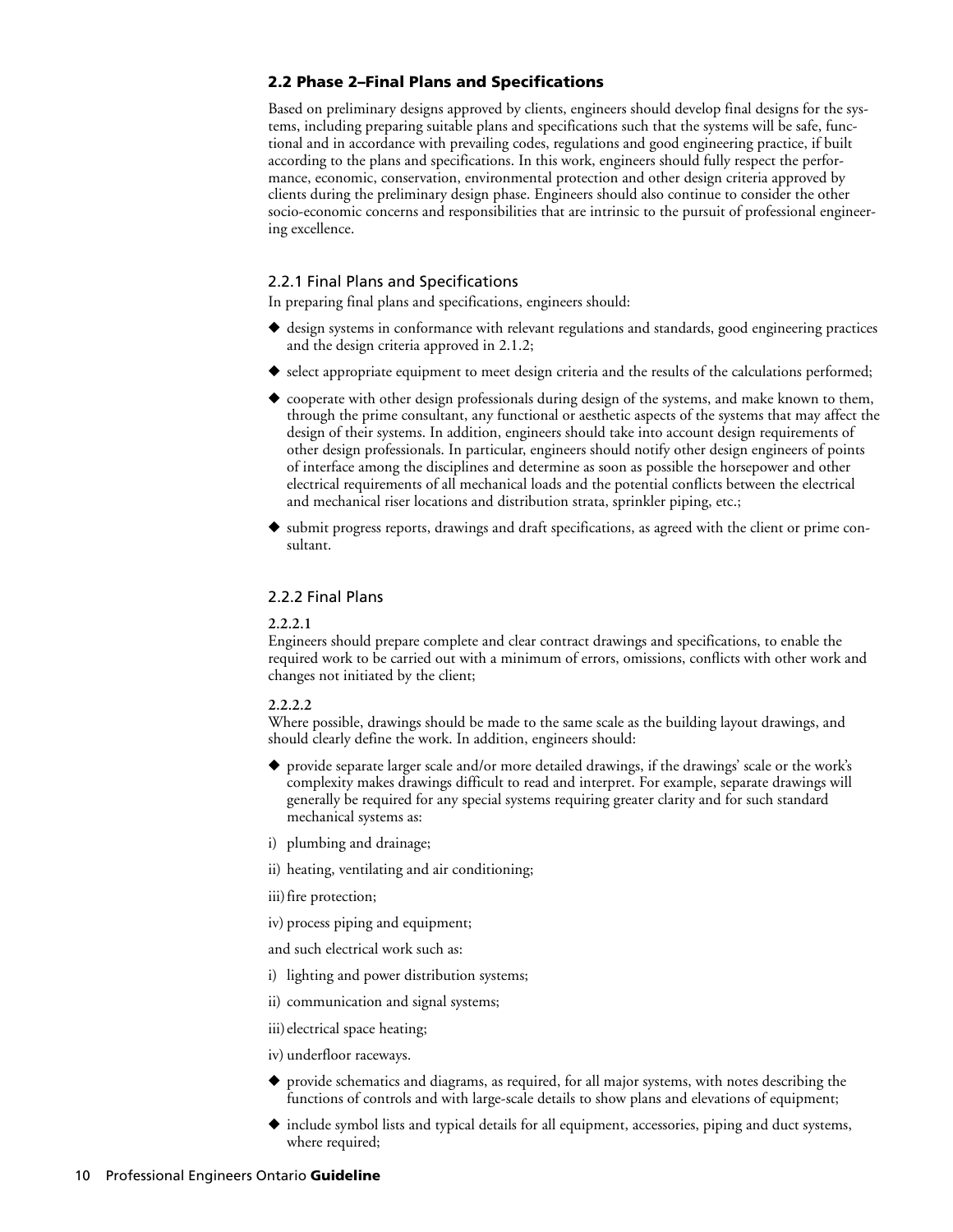- ◆ provide typical details that indicate clearly the complexity of the work, possible interferences, critical dimensions and locations of equipment and services. Where variations or differences from the typical details are required, these locations should be indicated and the deviations should be described;
- **◆** cross-reference all drawings, as well as details, elevations and sections;
- ◆ include plot plans showing connections to such public utility services as water supply, gas supply, sanitary drainage, electric power and communications. Include depths or elevations relating to finished grade;
- **◆** include schedules that provide capacities and details of performance of fans, air handling units, pumps and other equipment. Alternatively, these may be included in the specifications;
- provide floor plan layouts for all pipe and duct systems. Show complete duct and pipe sizing on these drawings and indicate locations where changes in elevation occur. Show sizes, types, locations and capacities of all radiators, convectors and other heating devices, supply and exhaust diffusers and grilles, as well as the types and locations of valves, dampers, splitters, etc.;
- provide supplementary details for boiler rooms, equipment rooms and fan rooms, to facilitate consideration of alternatives when tendering and to facilitate construction. Also, provide such details as are necessary to illustrate capability to meet design intent for other congested areas, such as critical service cross-overs and junctions. In general, draw such details at 1:50 (1/4" to the foot) or larger in plan view and elevation, and include sufficient supplementary detail to clarify the work and to illustrate that adequate clearances are available for all equipment and distribution routes;
- show piping and ductwork in single line, except where necessary to show arrangements and clearance of piping or ductwork in ceiling spaces, shafts, header trenches, pipe chases and for tight or close-coupled items of equipment. In these cases, show piping and ductwork in double-line detail and in adequate scale, and include appropriate valves, fittings and accessories;
- ◆ clearly show all circuiting and switching on lighting plans. Reference dimensions to the reflected ceiling layouts are prepared by the prime consultant;
- ◆ detail power distribution drawings as single-line diagrams showing conductor capacities and calculated connected loads;
- ◆ show communication and signal systems by riser diagrams with locations of equipment, outlets and devices shown by symbols on the floor plans.

## 2.2.3 Final Specifications

## **2.2.3.1**

Engineers should prepare specifications for all work for which they are responsible.

## **2.2.3.2**

Specifications should be complete, clear and concise, with a statement setting forth the general scope of work, followed by an adequate description of the various classes of work segregated under proper sections and headings. Each section and heading should be numbered/identified for easy reference and indicated in a table of contents.

#### **2.2.3.3**

Use standard terms for materials and processes and adopt the same nomenclature as used by the prime consultant.

## **2.2.3.4**

The specifications should include the designer's description of how the systems are to operate optimally, including required performance levels, testing, tolerances, workmanship, quality control, startups, submissions and warranties.

## **2.2.3.5**

When an engineer's specification is based on one particular manufacturer but the engineer lists one or more other manufacturer(s) as being acceptable, the engineer should verify that the listed manufacturers' products will all physically fit in the space provided.

#### **2.2.3.6**

Engineers should assist clients in preparing specifications for finishes that affect the work.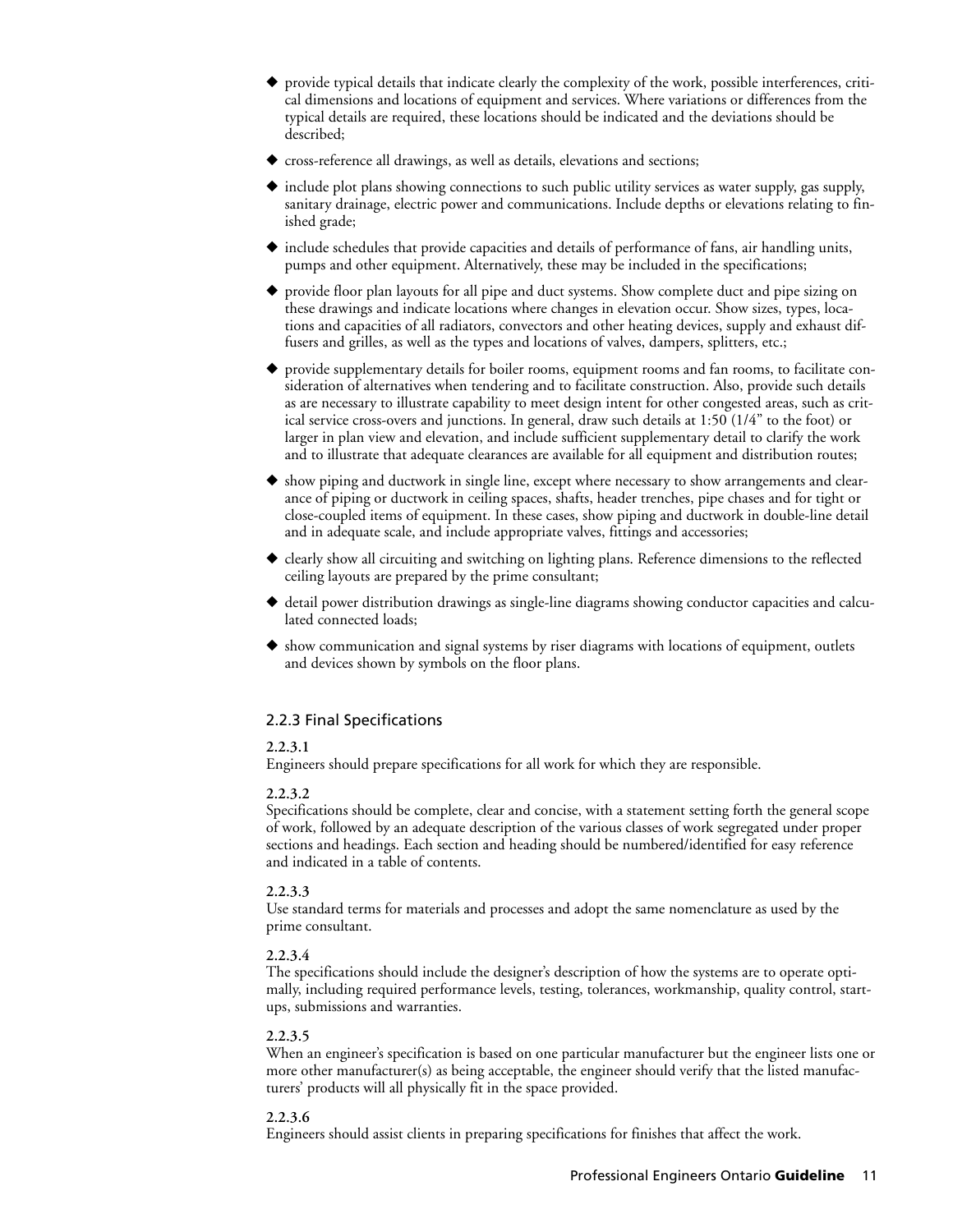#### **2.2.3.7**

If an engineer will consider products or manufacturers besides those listed in the specifications, the engineer should clearly detail requirements regarding the proposal and use of such alternatives.

#### **2.2.3.8**

To facilitate construction and coordination of large projects involving several subcontractors, engineers should recommend that the prime consultant include in the specifications that the general contractor should identify "coordinating" mechanical, electrical or mechanical and electrical contractors.

#### **2.2.3.9**

Engineers should specify that coordinating contractors or, where none are designated, individual contractors should:

- **◆** faithfully follow the engineer's design principles and requirements in preparing the construction/installation drawings and carrying out the construction;
- ◆ prepare the construction/installation drawings, considering the needs of all other project contractors.

## Such drawings should:

- i) maintain project economics and performance for the client;
- ii) promote proper use and preservation of the designer's space allocations;
- iii) provide sufficient detail to disclose critical interferences of major equipment and services and to ensure adequate accessibility;
- iv) indicate sleeves, openings and stress points (such as anchors, guides and inserts);
- v) indicate deviations in sizes and weights and also in water, drainage, electric power or other service requirements for all equipment proposed as alternatives to those shown on the contract drawings;
- vi) be provided to other project team members, to facilitate project coordination;
- vii)be updated after completion of construction to become part of the set of "as-built" drawings showing actual locations of major equipment, services, access doors, shut-off valves, electrical distribution boxes, etc.

#### 2.2.4 Cost Estimates and Tendering

Engineers should supply final tender drawings and specifications according to the requirements of the contract between clients and engineers. (For comments on stamping and signing of drawings and specifications see Section 9.2 of PEO's *Guideline to Professional Practice*, 1998 Revision.)

When included as a special service in the scope of work, engineers should provide clients with a more detailed cost estimate of the work, or comment on the work of independent cost consultants. Engineers should indicate that they cannot guarantee the accuracy of estimates, since actual costs are partially dependent on circumstances beyond their control.

Engineers should provide clients with all conditions governing unit prices, alternative prices and separate prices that contractors are to submit in tendering on the project.

When required, engineers should assist clients or prime consultants in calling and analyzing tenders.

Engineers should assist clients or prime consultants in answering queries raised by the bidding contractors during the tendering period, and prepare addenda when necessary.

If required, engineers should make recommendations on selecting contractors, subcontractors, and desired materials, equipment or systems.

#### **2.3 Phase 3-General Review During Construction**

#### 2.3.1 General

During Phase 3, either the engineer who provided the design service or another appropriately qualified engineer is required by the Building Code Act to provide "general review" services during con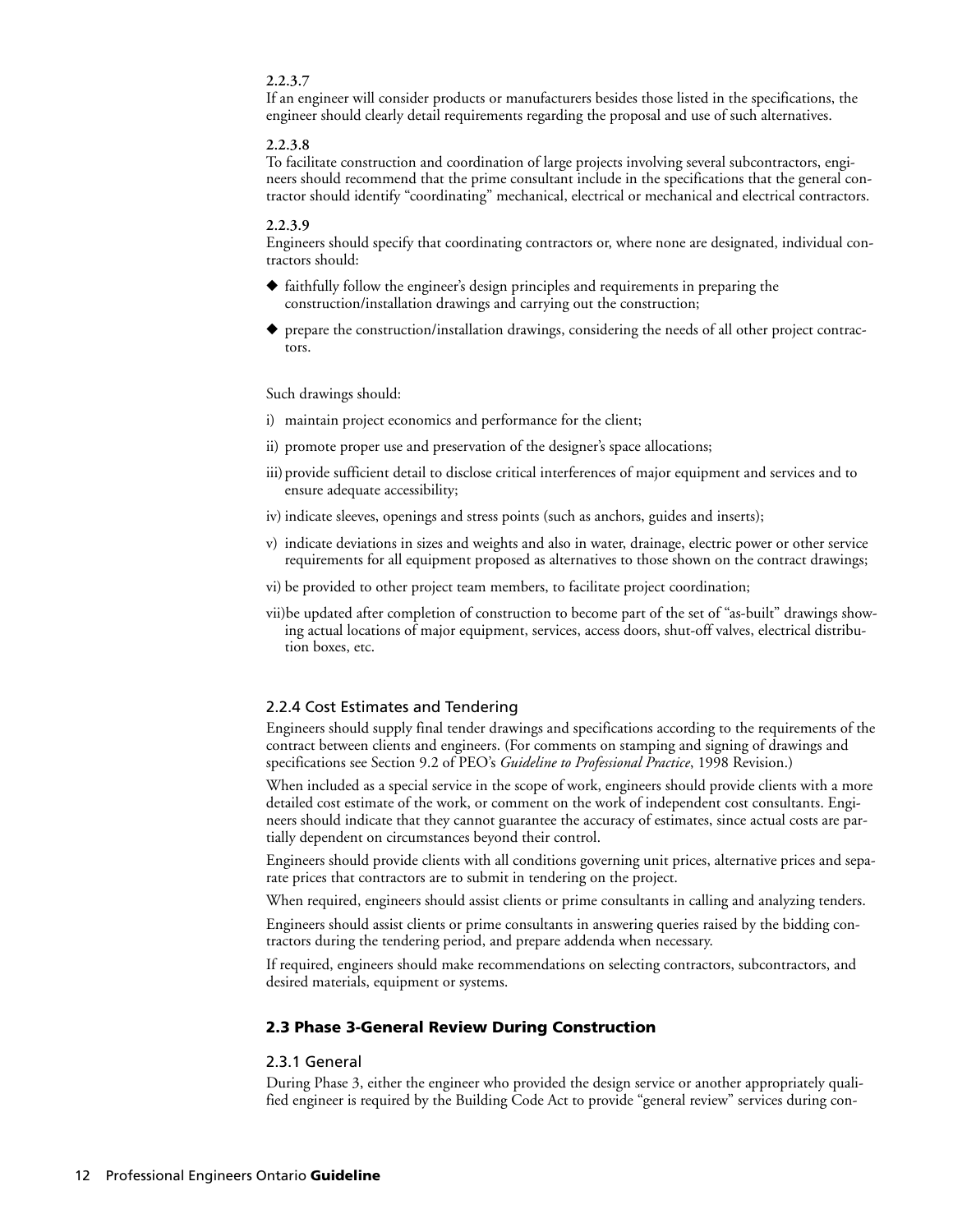struction, alteration or enlargement of a building. PEO's performance standards for the general review of a building must be followed during the course of Phase 3. These mandatory performance standards are found in the Regulation made under the Professional Engineers Act. They are reproduced in the Appendix to this guideline.

The performance standards state that an engineer performing a "general review" should "make periodic visits to the site to determine, on a rational sampling basis, whether the work is in general conformity with the plans and specifications for the building".

It is important that engineers and other project team members understand the engineer's responsibilities with respect to "general review", including the meaning of the term "rational sampling".

Before commencing office or field review duties, engineers should define for clients, the details and extent of the rational sampling procedures they propose to follow in the general review of the contractor's performance.

## 2.3.2 Office Functions of an Engineer Providing General Review

Engineers should:

#### **2.3.2.1**

advise contractors on interpreting the drawings and specifications, and issue supplementary details and instructions during the construction period, as required. If a professional engineer other than the design engineer carries out the general review, that other engineer should consult the design engineer whenever assistance is required in interpreting the drawings and specifications, or when changes to the original plans are contemplated;

#### **2.3.2.2**

prepare terms of reference covering the work of independent inspection and testing companies and review their reports in conjunction with the engineer's own general review, when part of the agreed scope of services;

#### **2.3.2.3**

review submitted shop drawings, equipment tests, samples and balancing reports to the degree necessary to assure themselves of consistency with the intent of the contract, plans, specifications and applicable codes and standards;

#### **2.3.2.4**

ensure that shop drawings that incorporate design by another engineer are sealed, signed and dated by that specialty engineer. Other submissions, such as test results, should have similar professional endorsement, as appropriate. To clarify responsibility, a specialty engineer may indicate the extent of the work that has been designed by the specialist;

## **2.3.2.5**

ensure that submissions have been reviewed by the prime contractor.

*Note.- Shop drawing review does not generally include detailed checking of dimensions or quantities nor the review of the contractor's safety measures or methods of construction. The engineer must assume that shop drawings have been prepared competently and to standard industry practice;* 

#### **2.3.2.6**

provide clients with copies of all relevant correspondence affecting construction and costs;

### **2.3.2.7**

review and respond to the construction schedule proposed by the contractor, with regard to clients' operations and other contracts;

#### **2.3.2.8**

review charges for contract additions or deletions and draft applicable change orders, as appropriate;

#### **2.3.2.9**

recommend the withholding of an appropriate amount of payment for faulty or incomplete work;

#### **2.3.2.10**

review and transmit to clients all guarantees, warranties, bonds, etc.;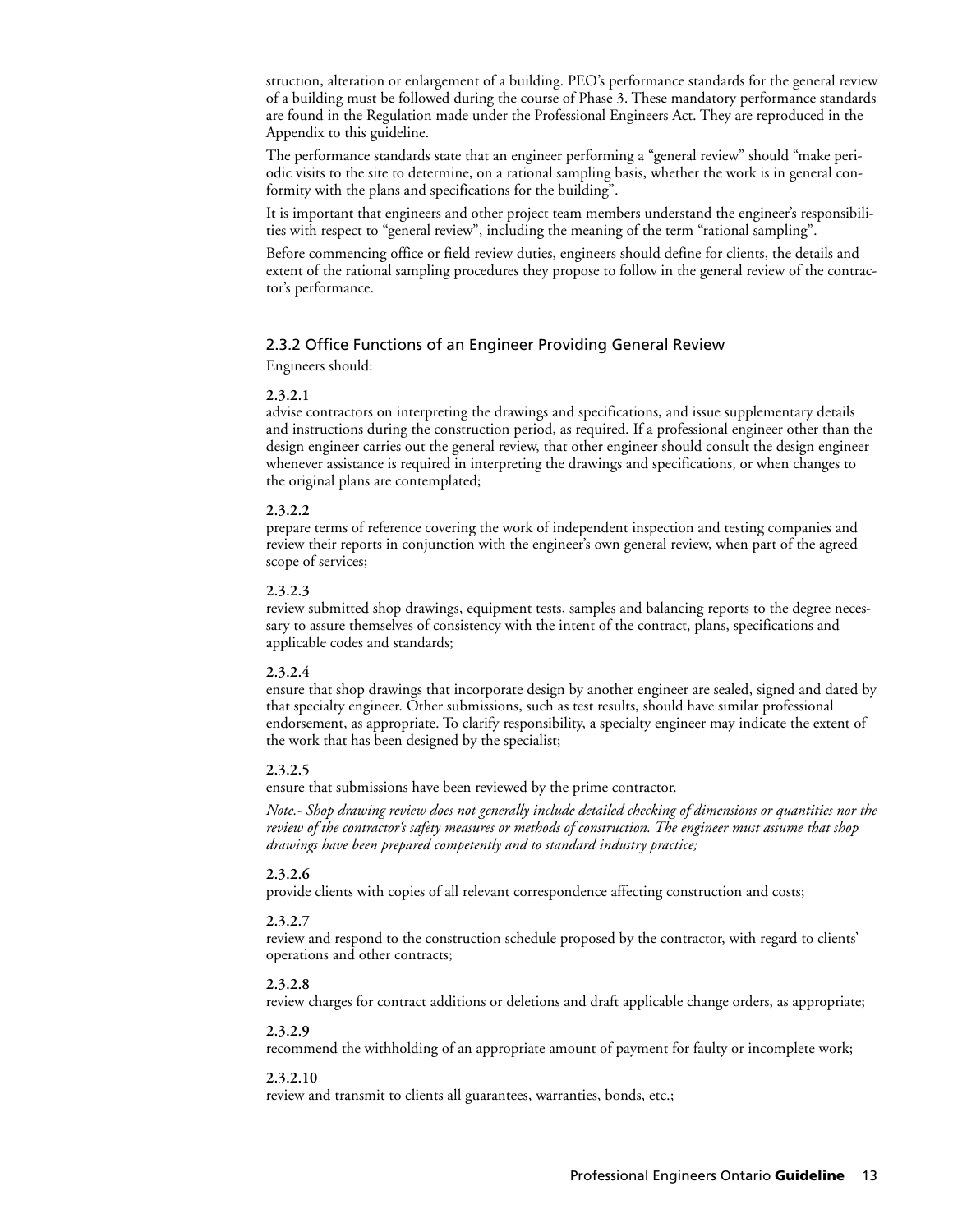#### **2.3.2.11**

review "as-built" drawings submitted by contractors. "As-built" drawings should reflect the as-built condition of the project when turned over to the client. Clients should be made aware that these drawings, sometimes called "record drawings", are prepared by the contractor and have been reviewed only for general conformance to the drawing standards and the intent of the design, and that the engineer cannot accept responsibility for their completeness and accuracy;

#### **2.3.2.12**

arrange for contractors to submit operating and maintenance data for the equipment and systems supplied on the project. Review this data to ensure it is appropriate. The data submitted should include: manufacturers' recommendations for maintenance of each piece of equipment, spare parts lists, wiring diagrams, normal operating ranges of equipment, limitations of equipment and other information that will enable clients to assume operation of the building in accordance with building design criteria. *Note: "Commissioning" and preparing operating and maintenance manuals go beyond basic engineering services and are included in the special additional mechanical and electrical engineering services,*

#### **2.3.2.13**

execute responsibilities that may be specified in a related commissioning contract.

## 2.3.3 Site Functions of an Engineer Providing General Review Engineers should:

#### **2.3.3.1**

make periodic visits to the site during construction, to ascertain that the work is being executed in general conformance with the plans and specifications, with particular attention to life safety systems. Immediately notify the contractor regarding any emergency matters. Submit after each visit a written progress/deficiency report to clients/contractors and building authorities as necessary. This report must include actions required to rectify the deficiencies;

#### **2.3.3.2**

check and make appropriate recommendations on the contractor's applications for progress payments. This includes estimating completed work in place. Materials on site but not yet installed are not generally included in the progress payment;

#### **2.3.3.3**

schedule testing and inspection of materials and work by an inspection and testing company, when the contract calls for such testing and inspection;

#### **2.3.3.4**

attend site meetings to clarify contract documents, or advise on project coordination issues or other issues raised by the general contractor, the various trades, or other project team members, and to monitor progress of the work;

#### **2.3.3.5**

attend the start-up of major systems and major system components and respond as required (including written documentation) to any operational difficulties encountered relating to the design. Arrange and perform final inspections once contractors have given notification of substantial completion of the project. Prepare and submit a list of deficiencies (workmanship, completeness and function) and when these have been rectified, issue the final report;

#### **2.3.3.6**

execute responsibilities that may be specified in a related commissioning contract, which has been undertaken as an additional service.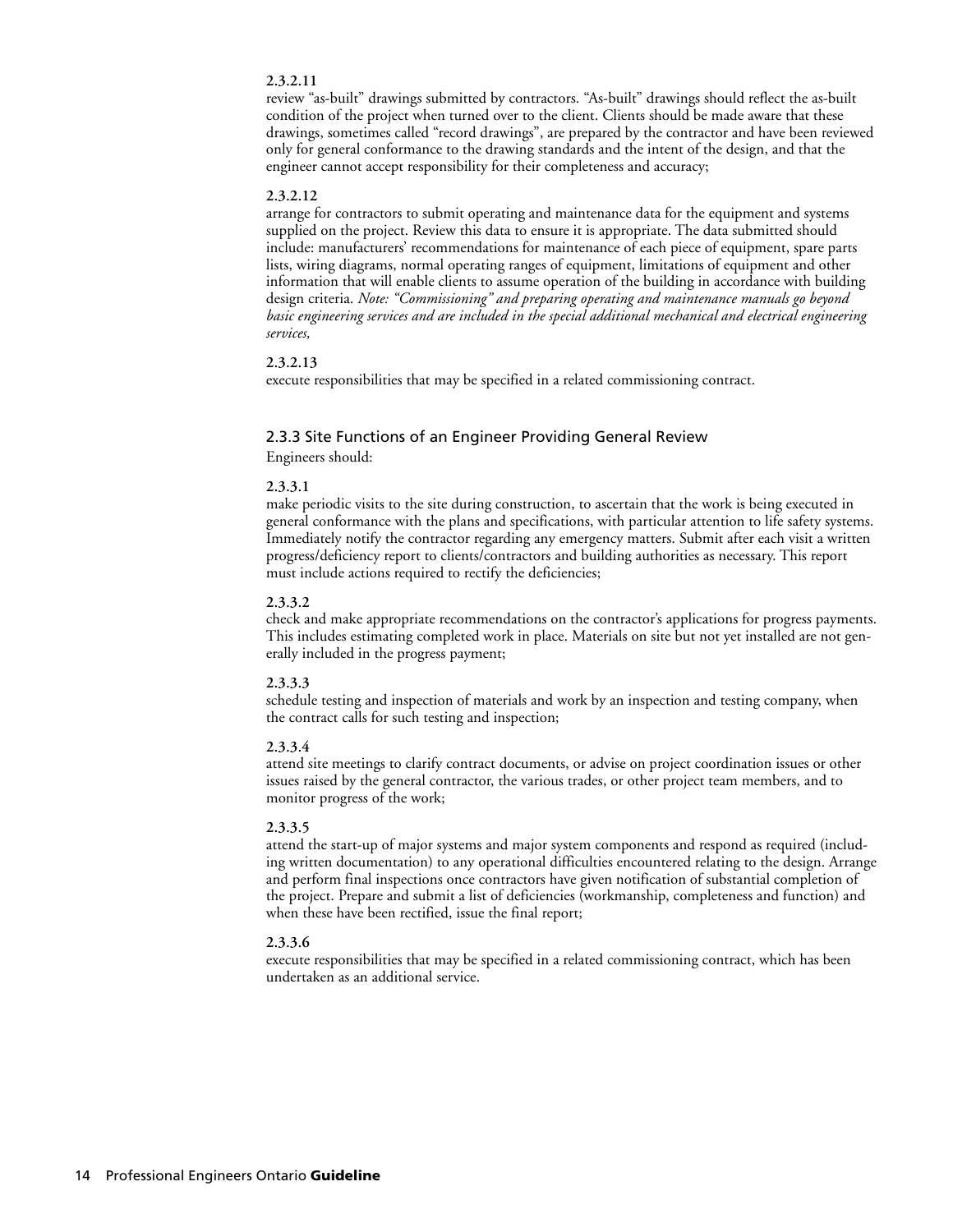# **3. SPECIAL/ADDITIONAL MECHANICAL AND ELECTRICAL ENGINEERING SERVICES**

The following are special services that do not form part of the basic services, or that exceed the extent or level of the normal basic services provided by engineers under preliminary design, final plans and specifications and general review during construction. Engineers may provide the following special/additional services within the scope of their experience and ability. These extra services should be clearly and fully detailed as part of the service requirements in the project description or contractual agreement.

## **3.1 Advisory Services**

These extra services include appearing as an expert witness in connection with any public hearing, arbitration or court proceeding; other testimony; consultation and advice; appraisals; valuations; research, or other services leading to specialized conclusions and recommendations, including preparation, attendance and presentation expenses.

## **3.2 Feasibility Studies**

These extra services comprise preliminary engineering studies and the collation and processing of information to assess the feasibility of a project or to select one of several alternative systems or courses of action relative to the project. Generally included are such matters as gathering data on site conditions affecting design, analysis of systems or of several alternative plans; economic study of capital and operating costs and other financial considerations; and environmental impact studies and similar matters leading to conclusions on which recommendations regarding the project will be based. These services include detailed discussions with municipal authorities on the systems proposed.

## **3.3 Surveys of Existing Mechanical/Electrical Equipment**

These extra services include detailed surveys, measurements or evaluations of existing mechanical/electrical equipment or systems. This may include securing information on existing physical plant or loadings, e.g. unusual machinery or construction; electrical load distribution.

## **3.4 Balancing Air and Water/Liquid Systems**

This extra service involves the actual detailed balancing and adjustment of air and water/liquid systems, including heating, air conditioning and ventilation systems and piping networks as installed. *Note: It is customary to include in the specifications a detailed outline of the balancing procedure to be performed by a skilled engineer with experience in this field This engineer, acting as a subcontractor, will supervise and assist the contractor in the proper balancing procedure. The contractor will also prepare the balancing reports for submission to the engineer. Alternatively, the balancing contractor may work directly for the client or owner. where provision is made in the engineer's fee, the balancing contractor may work for the engineer.*

## **3.5 Indoor Air Quality Studies**

This extra service may involve surveys, measurements, analysis and recommendations for remedial measures relating to indoor air quality in buildings.

## **3.6 Computerized Energy Analysis**

This extra service involves using computer programs to simulate the amount of energy used in the building. The program is used to optimize the effects of varying architectural features, mechanical systems and electrical systems.

## **3.7 Revisions to Designs, Drawings and Specifications**

These extra services include extensive revisions to designs, drawings or specifications caused by clientoriginated changes after commencement of final plans and specifications. Examples are changes in scope, size, complexity, diversity, equipment, function and performance levels.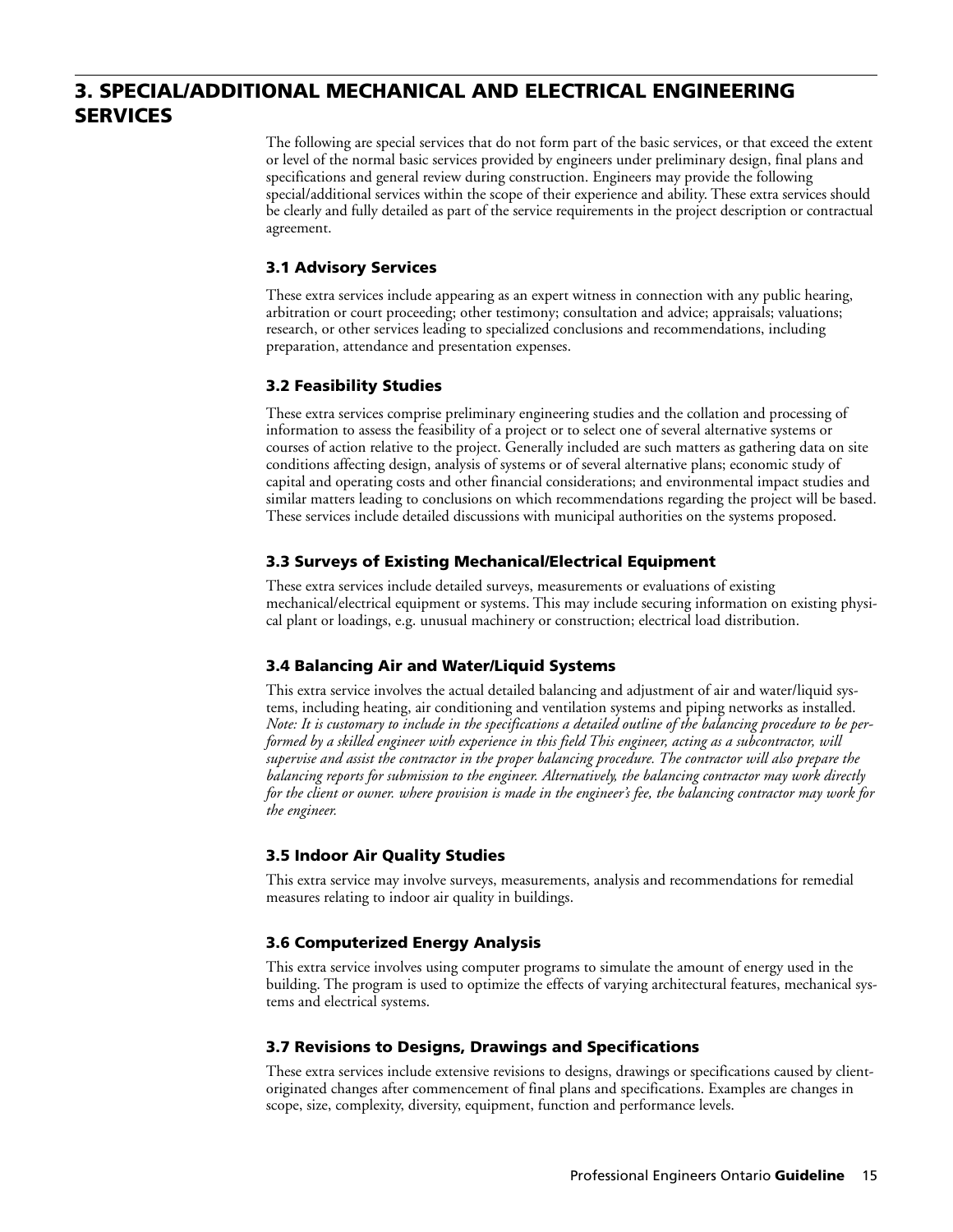## **3.8 Detailed Construction Review**

This extra service involves providing directly assigned field staff for resident inspection of construction. Note that under general review of construction, only periodic visits to the site are provided. Where more detailed checking of field work is deemed necessary, engineers may be engaged to provide field staff on a part-time or full-time (resident) basis.

These review/inspection services do not include the broader management responsibilities covered in construction management or project management, nor do these services include directing personnel or selecting, directing or approving methods and equipment employed by the contractor in any phase of construction. The start-up of any plant or equipment is also *not* included.

## **3.9 Provision of "As-Built" Drawings**

This extra service involves providing revised or completely new drawings as necessary to show "asbuilt" conditions. *Note: It is customary for engineers to include in the specification a requirement for providing white prints marked up "as-built" by the contractor. These prints would probably be the basis for preparing the formal "as-built" or "record" drawings. Engineers cannot guarantee the accuracy of information provided by contractors.*

## **3.10 Preparation of Bills of Materials**

This extra service involves preparing bills of materials or schedules of materials at any time during the project.

## **3.11 Preparation of Operating Manuals and Start-up Assistance**

This extra service involves preparing operating and maintenance instructions or manuals beyond those included as part of the general basic service contract. This service may include such work as the description of operating characteristics of systems and equipment under full load and all phases of partial loading. Another example is development of computerized maintenance and operating schedules.

Start-up assistance beyond that reasonably included in the basic service may also be requested for complex projects.

See the sections on "Commissioning" and "Post-construction Inspection".

## **3.12 Translation, Conversion, Change of Scale**

This extra service involves translating contractual documents into a second language, converting from metric to imperial units or the reverse, or preparing drawings of reduced or expanded scale.

## **3.13 Commissioning**

Commissioning of a project is an extra service that may vary widely in scope and that may involve working with clients' and contractors' personnel. It is intended generally to ensure that systems are operating safely, efficiently and according to their design performance objectives. *Note: Commissioning is a broad concept that goes beyond system start-up. It is usually contractors' responsibility to install and start up a fully operational system as required by the design specifications and drawings. Sometimes engineers may be requested to aid in this start-up process, since, as the system designers, engineers are the most knowledgeable about how it is intended to operate and how to adjust it. This start-up assistance is deemed to be an extra service.* 

In full commissioning projects in which the performance of all building systems is tested and optimized, engineers may be in complete charge of the commissioning project. In projects that are less comprehensive, engineers may be asked to assist others with certain specific assignments. For example, engineers may be requested to assist with certification inspection and testing of life safety systems, or to obtain smoke emission certificates.

During commissioning, the client's operating personnel may require a variety of assistance. This could range from explanation of the system's operating characteristics to minor design changes or adjusting a system to achieve satisfactory operation. More elaborate commissioning services could involve formal education/training programs, fully comprehensive operating and maintenance manuals and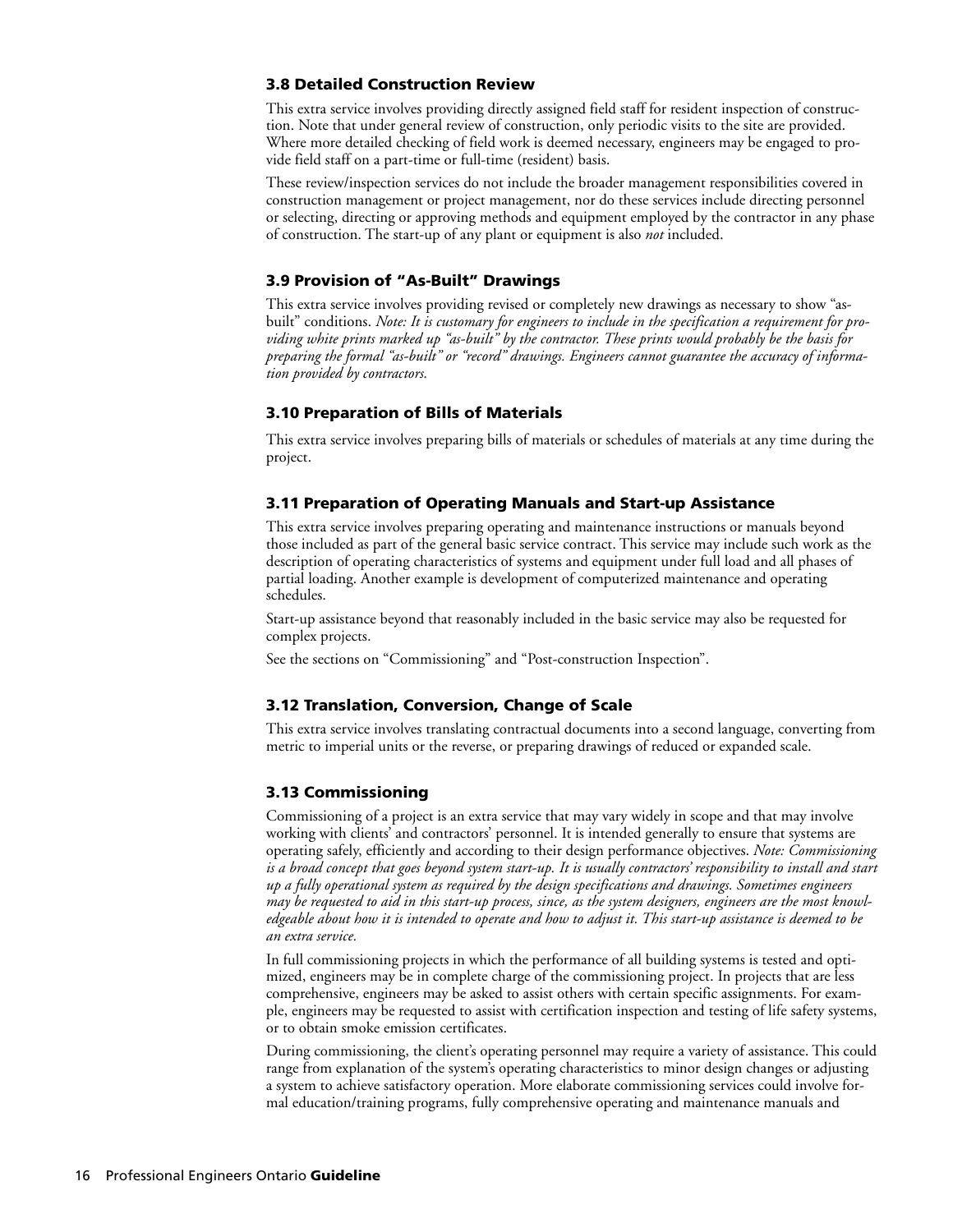adjustments for optimum system performance. (See "Preparation of Operating Manuals and Start-up Assistance" and "Post-construction inspection".)

## **3.14 "Fast Track", Phased and Other Bid Packages**

As an extra service, engineers may be requested by prime consultants or project managers to prepare several separate bid packages, instead of the normal single package. This may facilitate an earlier-thannormal start of construction or other benefits. In the case of a very large project, engineers may be requested to split the work into more manageable packages to increase competition. In these cases, complete tender documentation and supporting services will be required for each bid package, necessitating extra work on engineers' part.

#### **3.15 Post-construction Inspection**

As an extra service and before the project guarantee period(s) expire, engineers may be requested by owners to re-inspect the project, as an extra service, Engineers making the inspection should concentrate on equipment or system deficiencies relating to faulty installation or equipment. A request to inspect for maintenance-related deficiencies should be treated as a separate service. Note the relationship of these extra post-construction inspections to commissioning.

## **3.16 Building Permits and Other Permits**

This extra service covers the work involved in filing an application for and obtaining a building, demolition, or other permits. Generally, the owner will pay the municipality for the permit(s).

## **3.17 Detailed Cost Estimates**

This service provides for preparing or assisting with preparing a detailed cost estimate. Engineers should clearly state the variables in the estimate and the inherent variance involved. Where the degree of variance is critical, they should obtain a second independent estimate.

#### **3.18 Models and Simulations**

This extra service includes preparing physical models and using them in design work. Some amount of computer modeling or other simulations may be included as part of the basic engineering service.

## **3.19 Preparation Of Client Programs/Standards**

This extra service covers preparing programs or standards for such items as a client's mechanical or electrical equipment or systems. Developing these programs requires an investigation and analysis of user requirements and their translation into specific standards for systems, equipment, materials and their performance criteria.

#### **3.20 Construction Management or Project Management**

This extra service involves extra supervisory or management services beyond those included in the engineer's standard "general review" requirements. Note that the comprehensive management service provided here exceeds the review/inspection responsibilities covered under detailed construction review, although these may be included as part of the management service.

## **3.21 Confirmation of Compatibility of "Other" Equipment**

This extra service provides for review of items to be supplied by the client, to confirm their compatibility with the mechanical or electrical systems.

## **3.22 In-factory Or Pre-delivery Testing**

This extra service covers visits to factories or other locations to inspect material or equipment or to witness performance tests prior to acceptance for delivery to the construction site.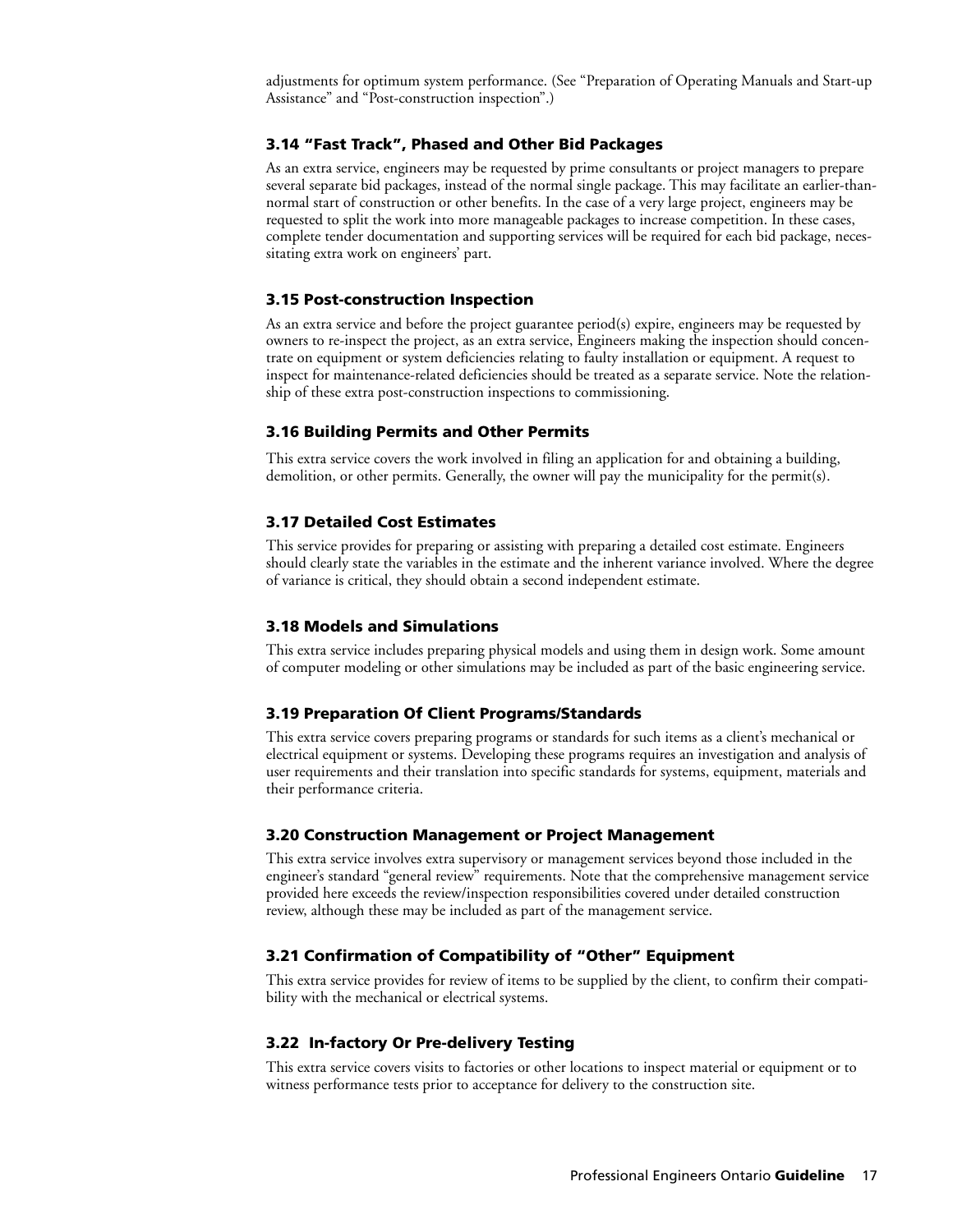## **3.23 Electrical Coordination/Circuit Breaker Verification**

This extra service provides for coordination studies of electrical distribution systems, including confirmation of circuit breaker and fuse reaction times and adjustment of reaction times on site as required.

## **3.24 Communication Systems and Security Systems Studies**

These extra services involve the required investigation and analysis to develop proposals for such communications systems as intercommunication systems and the various types of security alarm systems.

## **3.25 Specialized Lighting Designs**

This extra service involves designing special lighting to meet unusual technical or architectural requirements, or to create such special effects as building design features, e.g. theatre lobby lighting, special display lighting, hotel public area lighting, etc.

## **3.26 Preparation of Additional Designs and Documentation**

These extra services include preparing (or reviewing) and any related administration of additional/alternative designs and related documentation:

#### 3.26.1

as additional conceptual or schematic presentations beyond those that could reasonably he expected as a preliminary design service;

#### 3.26.2

after work has started on final plans and specifications based on a design concept selected and agreed on in the preliminary design phase;

#### 3.26.3

when requested in order to obtain competitive bids for proprietary products;

## 3.26.4

resulting from necessary changes caused by a construction cost overrun beyond the engineer's control;

#### 3.26.5

caused by work resulting from corrections or revisions required because of contractors' errors or omissions in construction.

#### **3.27 Engineering Services for Future Construction**

These extra services include preparing designs and documentation for future implementation and are not included in a current contract for construction.

## **3.28 Long Range Planning**

These extra services include preparing, analyzing or reviewing conceptual designs, reports or sketches for future implementation, e.g. master plans.

#### **3.29 Environmental Assessments and Environmental Approvals**

#### 3.29.1

See "Feasibility Studies" and "Building Permits and Other Permits".

## **3.30 Reports and Documents Required for Financing a Project**

This extra service covers preparing material that may be required to arrange financing for a project.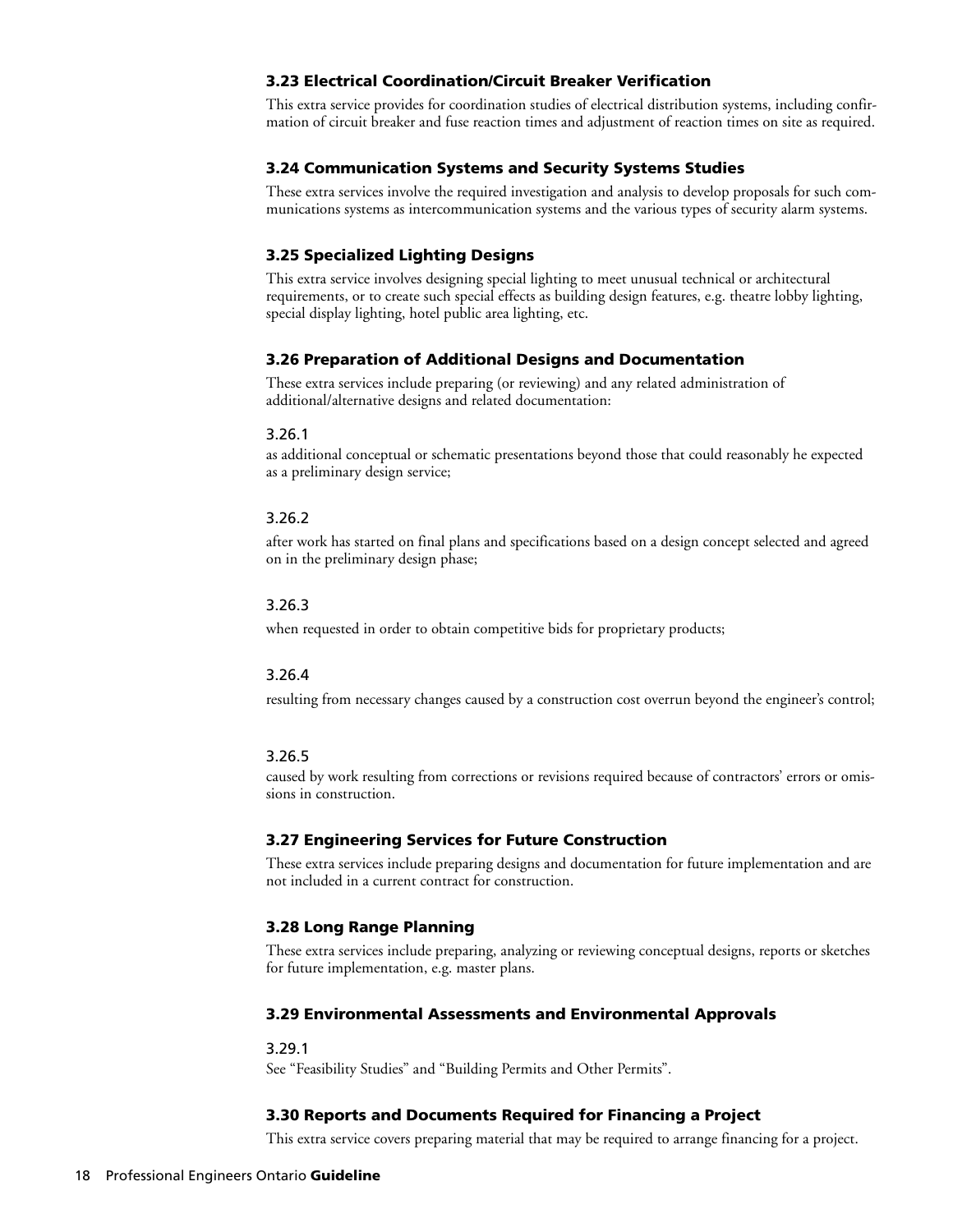## **3.31 Coordination of Specialist Consultants**

This extra service covers the pre-engagement and subsequent coordination work of the engineer relating to a specialist consultant engaged and paid directly by the client.

## **3.32 Work Necessitated by Special Circumstances**

This extra service covers work caused by damage due to fire, environmental contamination, or other human-induced disasters and such natural disasters as floods or earthquakes.

### **3.33 Scheduling Changes**

This extra service results from accelerating or decelerating a project. It may extend time schedules for design or construction, thereby increasing costs or decreasing time schedules, which will then require an overtime premium or other cost changes

#### **3.34 Demolition Documents**

This extra service includes the work in preparing engineering documentation and general review for projects, such as building demolition or plant dismantling.

#### **3.35 Tenant-related Design Services**

This extra service covers building tenants' engineering requirements that are not included in the base contract.

#### **3.36 Unusual Travelling Time Requirements**

This extra service arises when a project requires the expenditure of an unreasonable amount of time in travelling.

## **APPENDIX 1. PERFORMANCE STANDARDS**

#### Section 78:

Excerpt from R.R.O 1990, Regulation 941:

"The following are prescribed as performance standards with respect to the general review of the construction, enlargement or alteration of a building by a professional engineer as provided for in the building code made under the *Building Code Act:*

- 1. The professional engineer, with respect to the matters that are governed by the Building Code, shall:
- i) make periodic visits to the site to determine, on a rational sampling basis, whether the work is in general conformity with the plans and specifications for the building;
- ii) record deficiencies found during site visits and provide the client, the contractor and the owner with written reports of the deficiencies and the actions that must be taken to rectify the deficiencies;
- iii) review the reports of independent inspection and testing companies called for in the plans and specifications and that pertain directly to the work being reviewed;
- iv) interpret plans and specifications when requested to do so by clients, contractors or owners; and
- v) review shop drawings and samples submitted by the contractor for consistency with the intent of the plans and specifications.
- 2. The professional engineer shall not review work in disciplines in which he or she is not qualified.
- 3. The professional engineer may delegate one or more of the functions described in paragraph 1 to another person where it is consistent with prudent engineering practice to do so and the functions are performed under the supervision of the professional engineer.
- 4. In paragraph 1, 'plans and specifications' means a plan or other document which formed the basis for issuing a building permit, and includes all changes thereto that were authorized by the chief official as defined in the Building Code Act. O. Reg. 421-86, s91a."